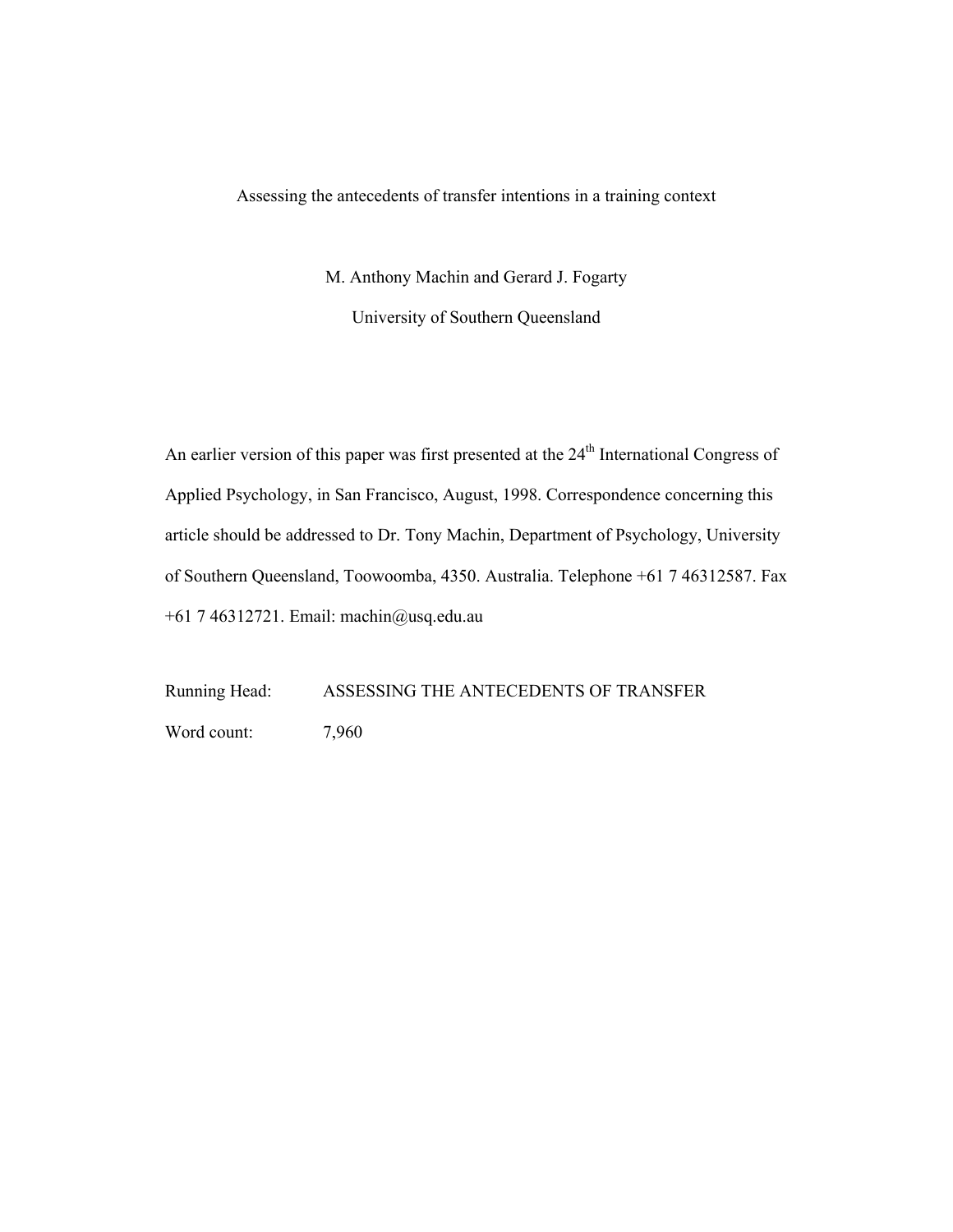#### Abstract

This study examined the underlying structure of transfer climate and those aspects of transfer climate that were related to pre-training self-efficacy, pre-training motivation, and post-training transfer implementation intentions. Positive and negative affectivity (PA and NA) were also measured in order to better understand the relationship of these variables to trainees' perceptions of the transfer climate and the other training-related variables. Transfer climate was best represented by two underlying constructs, although these were correlated. After controlling for PA and NA, none of the transfer climate variables were significantly related to pre-training self-efficacy, while only positive reinforcement was significantly related to pre-training motivation. Pre-training selfefficacy was also a significant predictor of pre-training motivation, even after controlling for PA and NA. Negative Affectivity was the only significant predictor of post-training transfer implementation intentions. Further research needs to clarify whether PA and NA are contributors to the trainees' perceptions of the transfer climate or are a product of these perceptions.

Key words: transfer climate, self-efficacy, motivation, positive affectivity, negative affectivity, transfer implementation intentions.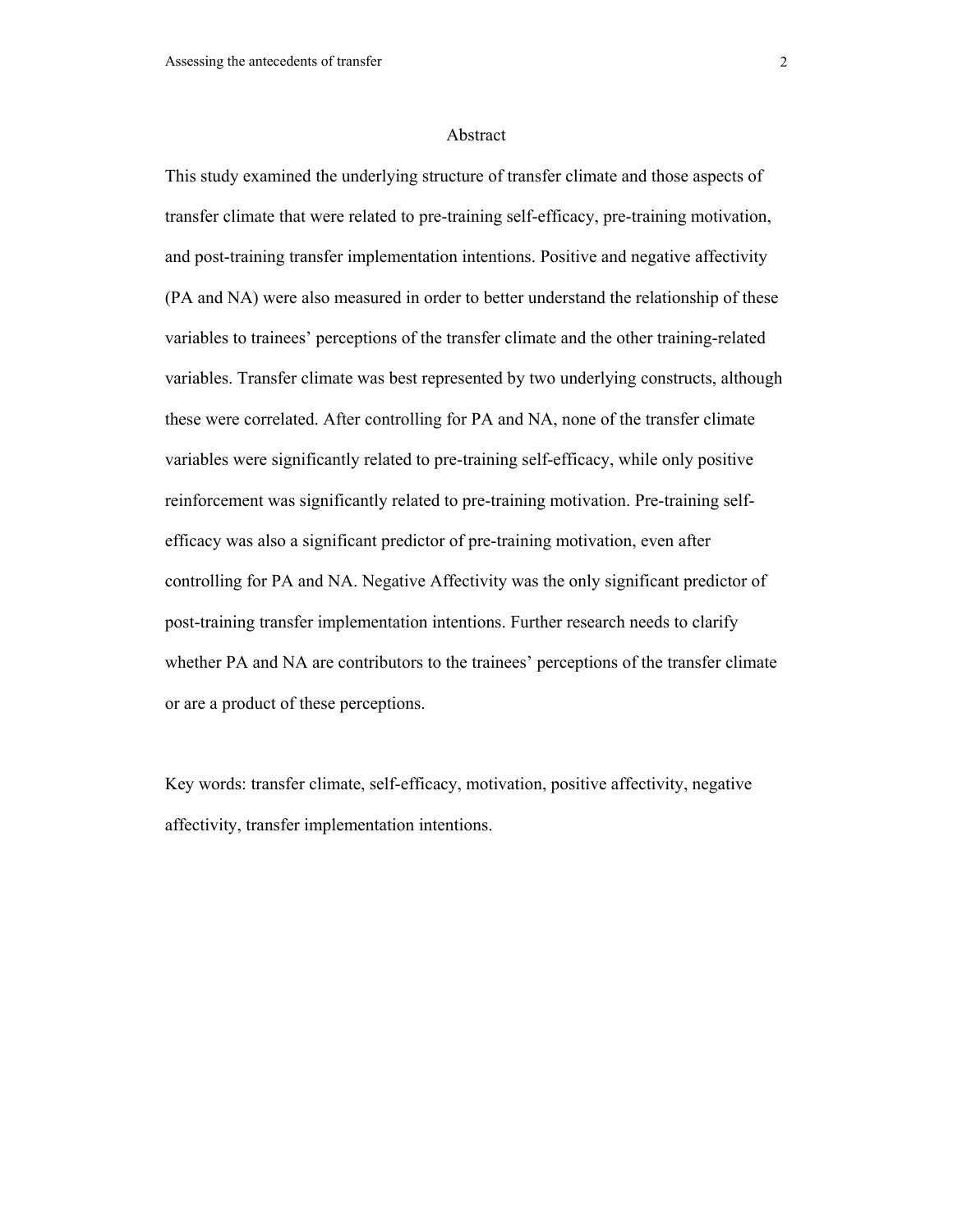Assessing the antecedents of transfer intentions in a training context

Transfer climate is a generic construct that has been used to describe those aspects of the work environment that directly influence the generalisation and maintenance of knowledge and skills learned during training (Rouiller & Goldstein, 1993). These authors proposed a model of the transfer climate based on social learning theory. The model featured two broad categories of antecedents and consequences: antecedents, or situational cues, serve to remind trainees of their training or provide them with opportunities to use their training, whereas consequences affect the likelihood that trainees will continue to use their skills. Rouiller and Goldstein found that these two major components of transfer climate accounted for significant unique variance in transfer of training. The present study set out to examine the structure of a measure designed to capture these two transfer climate constructs and to determine whether they have a direct influence on transfer motivation and transfer intentions or whether this influence is potentially mediated by other constructs such as self-efficacy and affectivity. We begin by tracing recent developments in the conceptualization of the construct of transfer climate and reviewing competing accounts of how it influences transfer intentions and behaviors.

Baldwin and Ford (1988) proposed a model of training transfer wherein the transfer climate construct included a range of characteristics of the work environment such as support from one's supervisor and peers for transfer of learning, situational constraints, and opportunity to use one's knowledge and skills on the job. In addition to environmental factors, Baldwin and Ford's (1988) model included two other kinds of training input factors, the design of training and characteristics of the trainee. All three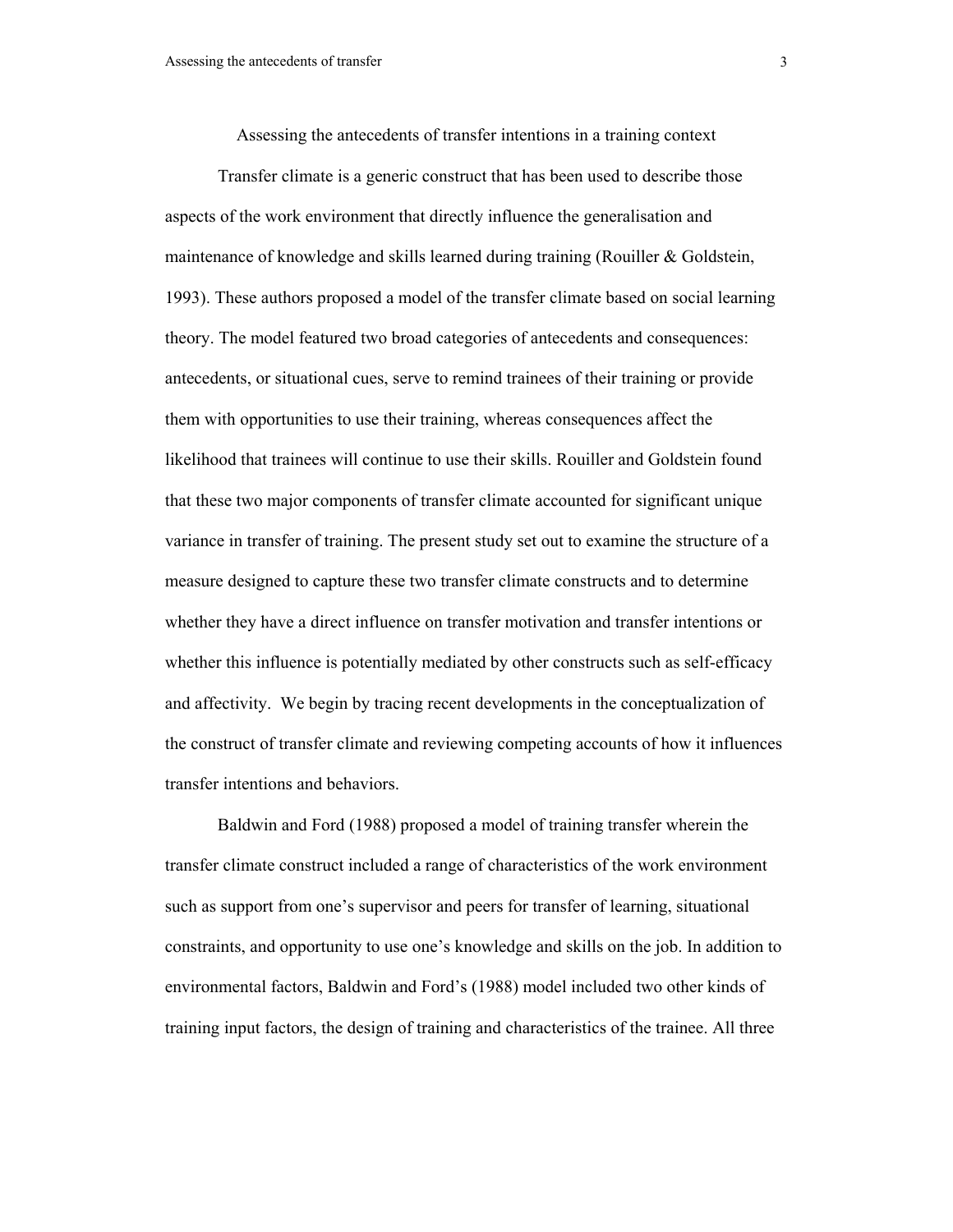training input factors were viewed as directly affecting the training outputs of learning and retention, which in turn influenced the conditions of transfer.

Thayer and Teachout (1995) developed a model of the transfer process that portrayed the climate for transfer of training and the transfer-enhancing activities that occur during the training program as influencing the training and transfer outcomes (see Figure 1). The climate for transfer part of Thayer and Teachout's model was directly based on Rouiller and Goldstein's (1993) two-component model. Thayer and Teachout subsequently created the Climate for Transfer Questionnaire (CTQ) to assess the two main components of transfer climate. They incorporated many of the items from Rouiller and Goldstein's questionnaire, plus additional items they developed themselves. One category of items in Rouiller and Goldstein's model (self-control cues) was omitted from the CTQ and incorporated into a second questionnaire called the Transfer-Enhancing Activities Questionnaire (TEAQ). The current study sought to initially validate the hypothesized dual nature of transfer climate using the six subscales contained in Thayer and Teachout's CTQ (goal cues, social cues, task cues, positive reinforcement, negative reinforcement [and punishment], and extinction). We expected that the six subscales of the CTQ would all be positively correlated and that the correlations between each subset of scales (that is, between the three "antecedent" scales and the three "consequences" scales) would be greater than the correlations between scales that were in different groups. In other words, there should be two distinct, but related factors. This proposed structure has not been demonstrated by previous research.

Most researchers have assessed specific facets of the organisation's climate for transfer of training. For example, Orpen (1999) separately measured social support at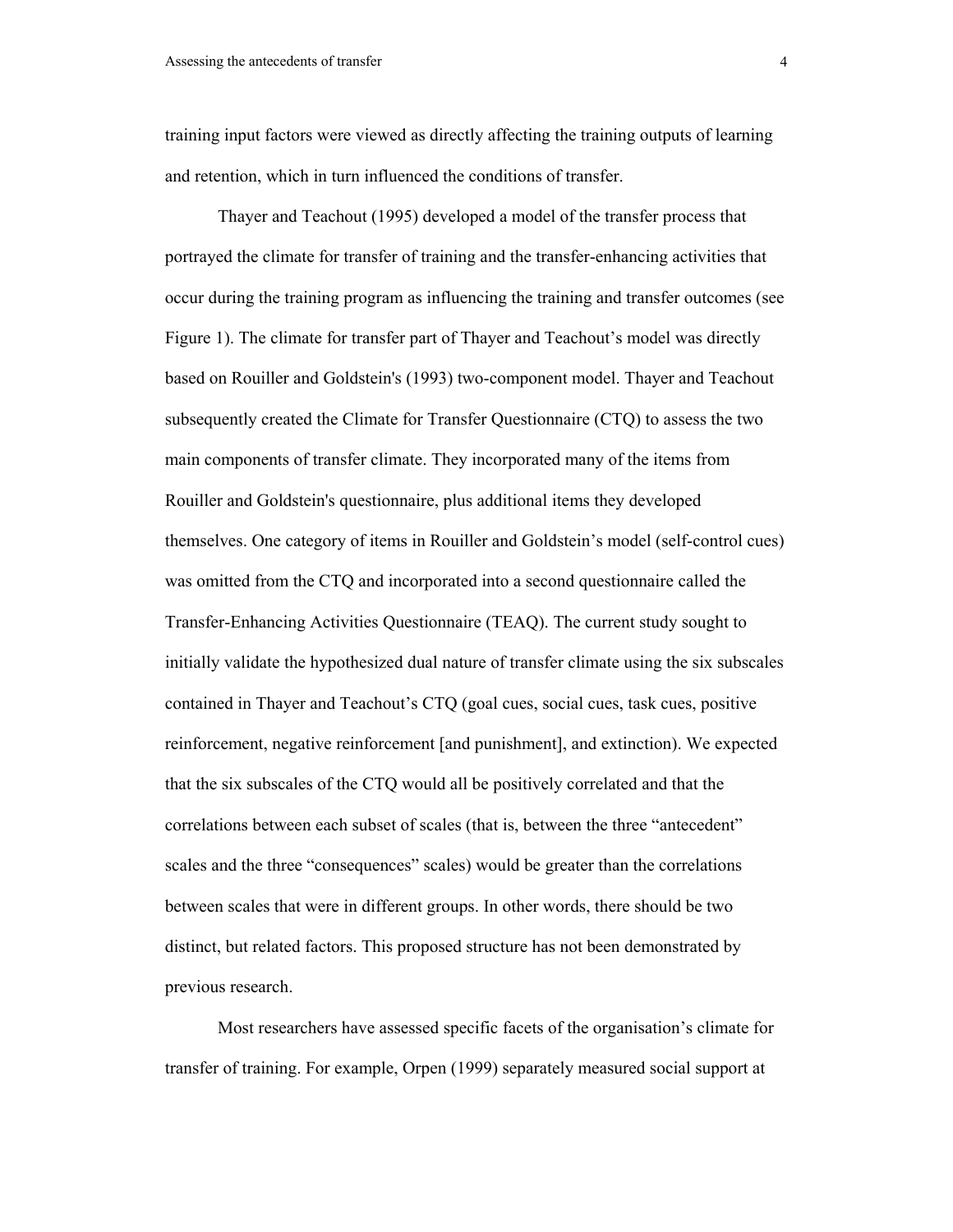work and outside of work, training incentives (similar to the perceived value of training), and the degree to which the trainees' employers provided five types of training resources (time, money, equipment, facilities, and opportunities). Lim and Johnson (2002) identified the factors in the work environment that influenced transfer of learning and asked trainees to rate their impact. They separated the work environment into two kinds of factors: organisational-level factors (such as organizational commitment for training, and whether the goals of the department matched with new learning) and individual-level factors (such as whether discussions occurred with their supervisor to use new learning, and whether the supervisor was involved in or familiar with the training).

Tracey, Tannenbaum and Kavanagh (1995) attempted to replicate and expand on the work of Rouiller and Goldstein (1993) by evaluating transfer of training among supermarket managers using separate measures of transfer climate and continuouslearning culture. Both transfer climate and continuous-learning culture were directly related to post-training behaviours, even after accounting for pre-training performance and knowledge learned during training. Tracey et al. found that the social support components in both the climate and culture measured had the strongest relationships with the underlying constructs being measured. This indicates that the extent to which supervisors and coworkers encourage the learning and use of trained skills on the job may be the crucial elements in the transfer environment, a conclusion supported Foxon (1997) but disputed by van der Klink, Gielen and Nauta (2001).

One common feature of the research to date has been that all models discussed to this point were essentially proposing a direct effect of transfer climate on transfer of learning subsequent to training. The models to be discussed next all involve transfer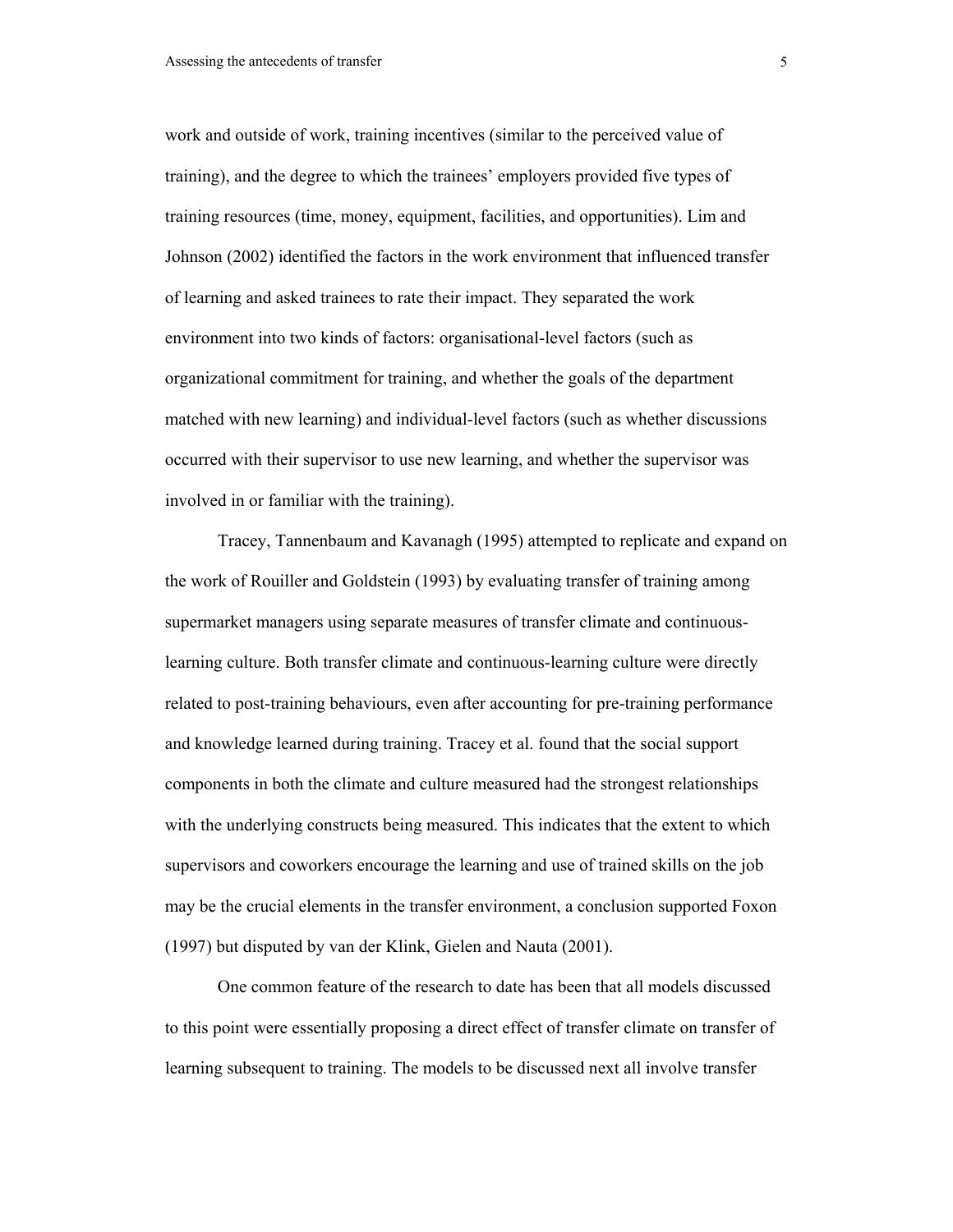climate operating through mediated pathways. Mathieu and Martineau (1997) suggested that environmental constraints operate to decrease transfer through two mechanisms. Firstly, by influencing trainees' opportunities to perform their trained tasks and through the level of support and encouragement they receive from supervisors and coworkers. The second pathway is by indirectly influencing training and transfer outcomes via the trainee's level of pre-training motivation. In this way, environmental constraints are seen as exerting both a direct and an indirect influence on transfer success. Quiñones (1997) supported the idea that transfer climate affects training outcomes and transfer through its effect on individual variables such as trainees' motivation and self-efficacy. Colquitt, LePine and Noe (2000) in their meta-analysis of the antecedents and outcomes of training motivation also found support for both a direct and indirect influence of the transfer climate on transfer of training.

Tracey, Hinkin, Tannenbaum and Mathieu (2001) tested a model that linked individual and organisational factors related to trainees' preparedness for training with two training effectiveness measures: reactions and learning. Pre-training self-efficacy and pre-training motivation were treated as endogenous variables that mediated the relationship between several exogenous variables (job involvement, organisational commitment, and work environment) and the two types of outcomes (reactions and learning). Work environment was found to be directly linked to both pre-training selfefficacy and pre-training motivation, while pre-training self-efficacy also mediated the relationship between the work environment and pre-training motivation.

These latter models therefore retain the construct of transfer climate but introduce the constructs of motivation and self-efficacy as mediators of the influence of climate on transfer intentions and transfer behaviors. In so doing, they focus attention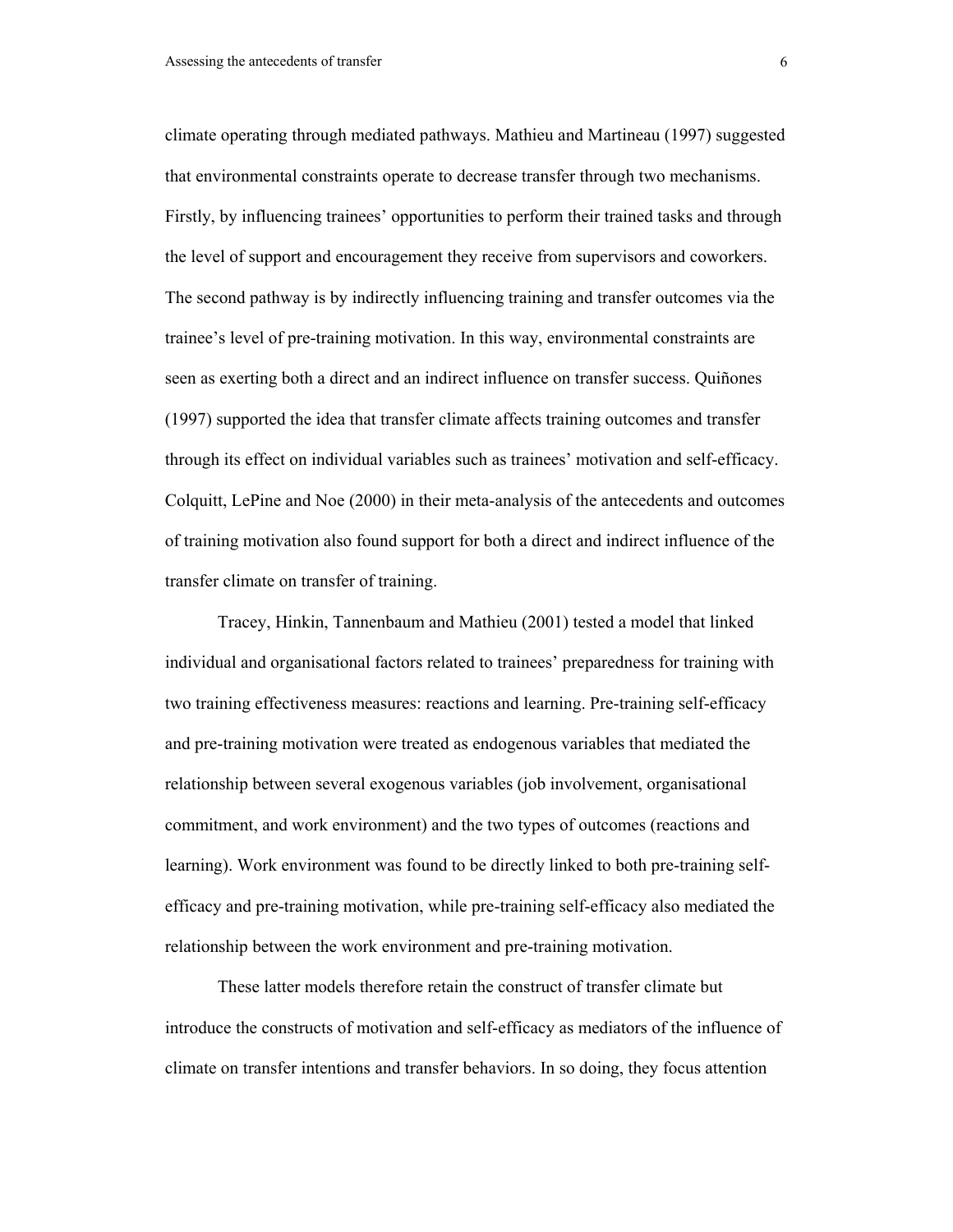on the relations among the constructs that precede the actual training and the transfer intentions that are formed at the end of the training experience. The present study continues in that tradition. The first model to be tested concerned the relationship of the CTQ subscales with pre-training measures of self-efficacy and motivation. It was expected that self-efficacy would mediate the relationship between each of the transfer climate scales and pre-training motivation. The second model focused on the relationship between transfer climate and the trainees' implementation intentions that they reported at the end of training.

This second model introduces another modification to the Thayer and Teachout (1995) model by proposing that trainees develop specific implementations at the end of training to guide their subsequent behaviour at work. Gollwitzer (1993) proposed that there are two kinds of intentions that impact on goal achievement: goal intentions and implementation intentions. Goal intentions were defined as specifying a desired end state, as well as some level of commitment to achieving that end state. Implementation intentions were defined as specifying the situational cues or conditions that trigger goaldirected actions. That is, this kind of intention is a commitment to act in a certain way whenever certain conditions are fulfilled. Implementation intentions were regarded as instrumental in making salient to the individual the aspects of the environment that were relevant to the achievement of their goals. The kinds of implementation intentions that are relevant to the transfer of training are likely to be intentions to use the transfer enhancement procedures such as goal setting, self management, and relapse prevention that are effective in promoting the transfer process (Haccoun  $\&$  Saks, 1998). Other activities that might promote transfer include seeking support from supervisors and peers, as well as practicing the skills learnt in training, and looking for opportunities to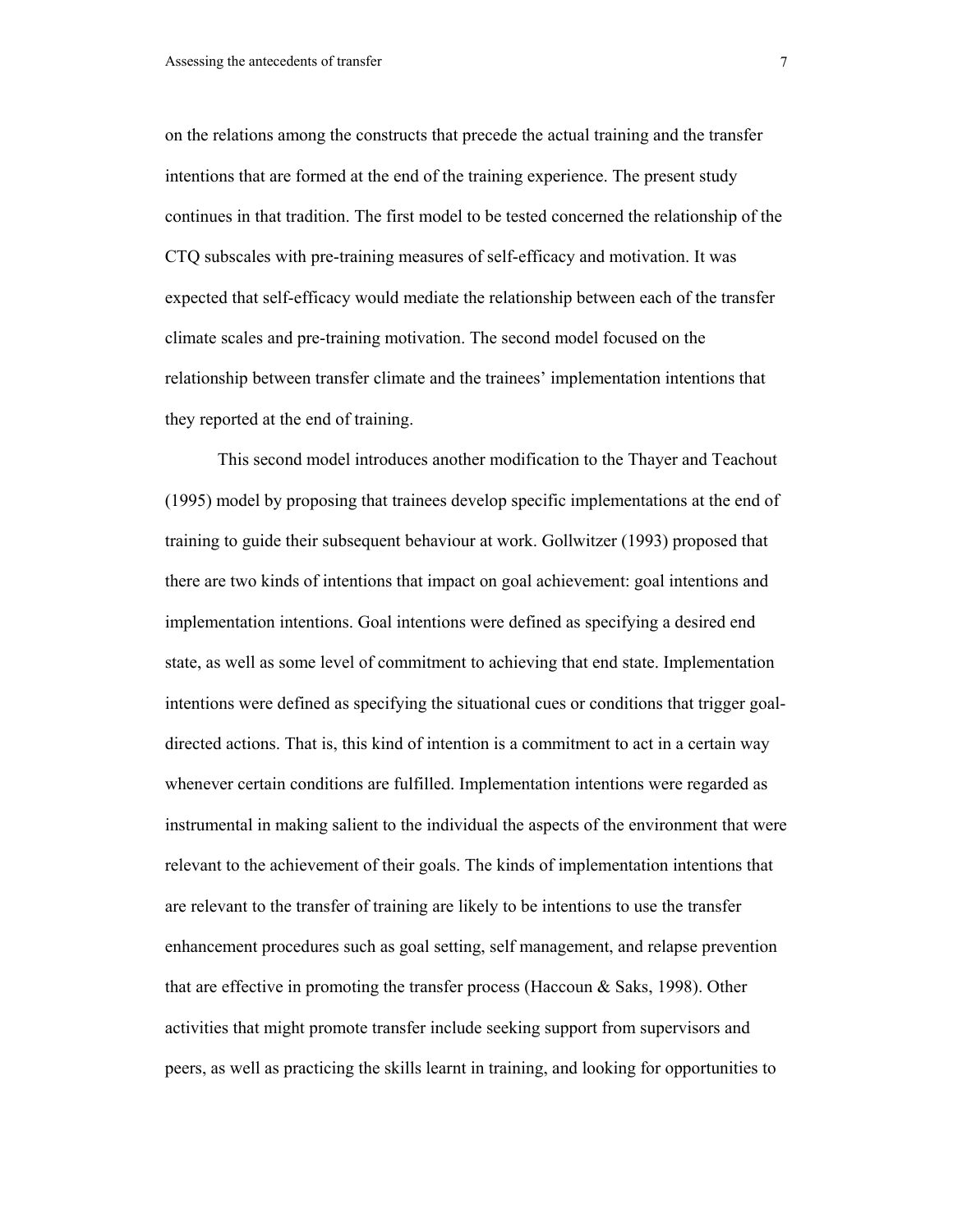demonstrate the skills learnt during training. Therefore, a measure of implementation intentions that included all of the above activities was included in this study as one of the important outcomes of training. It is expected that the social support subscale of the CTQ will be more strongly related to transfer implementation intentions than any of the other CTQ subscales confirming the importance of social factors in the work environment.

#### *Controlling for the influence of positive and negative affect*

Tellegen (1985) suggested that there may be a strong link between variables such as positive and negative affectivity (PA and NA respectively) and employees' sensitivity to signals of reward and punishment in the workplace. In particular, NA has been found to have a direct influence on self-reports of strain, as well as a moderating and confounding effect (Burke, Brief & George, 1993; Moyle, 1995). Spector, Zapf, Chen and Frese (2000) argued that rather than attempt to control for any biasing effect of NA by including items with a lower affective tone, or by partialing out the influence of NA, researchers should examine whether NA may have an important substantive role to play in the job stress process. For example, NA may be an outcome of negative events occurring in the workplace, and thereby become a mediator of the influence of workplace climate on individual variables such as self-efficacy, and motivation. Positive Affectivity may play a similar role, but there is less research to support this notion.

A recent meta-analysis of the research linking trait and state measures of PA and NA to job-related attitudes (Thoresen, Kaplan, Barsky, Warren & de Chermont, 2003) has confirmed that both PA and NA contribute unique variance to the prediction of each of the job-related variables (job satisfaction, organisational commitment, turnover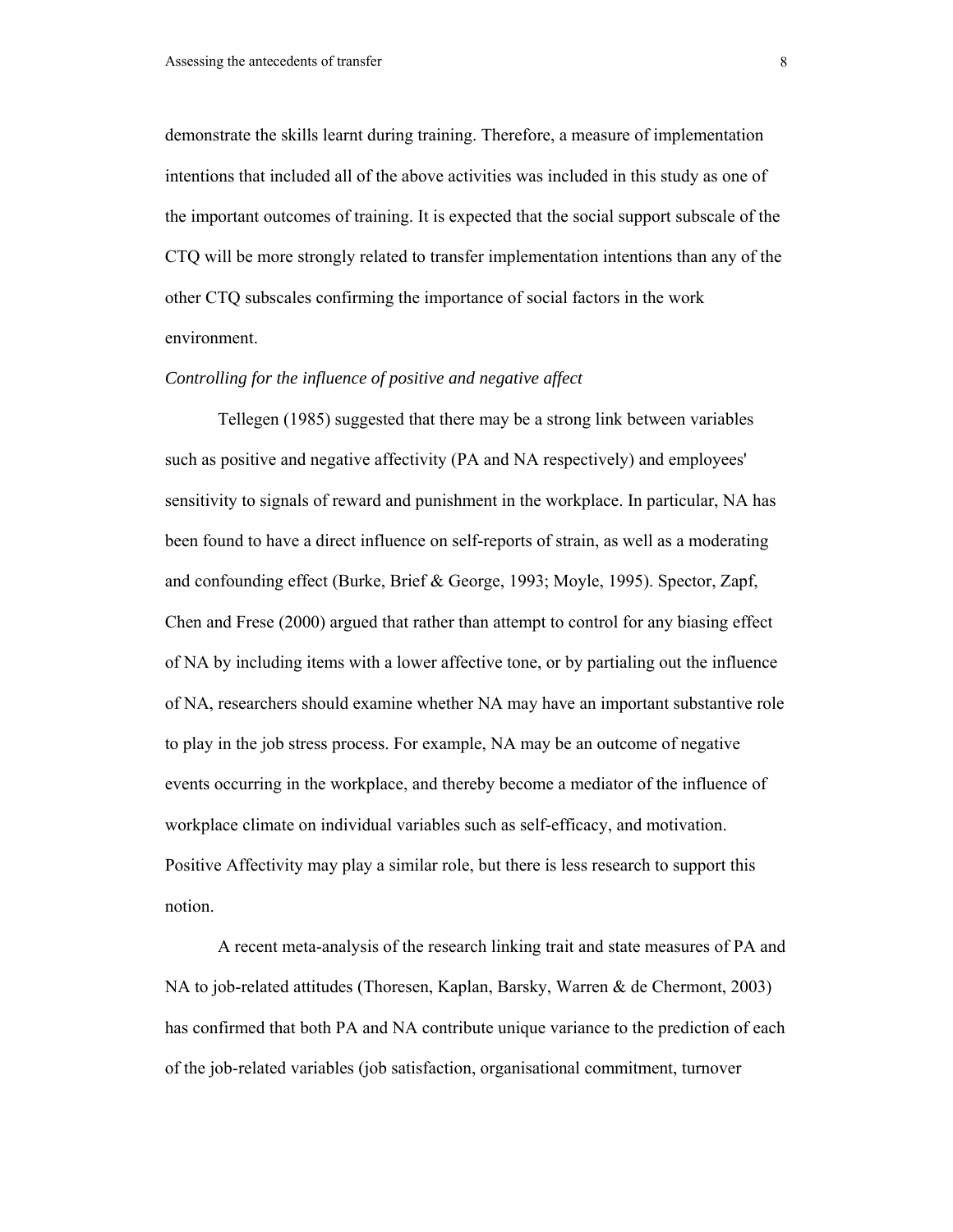intentions, and dimensions of job burnout). One explanation offered by these authors for the role of PA and NA is that both types of affectivity influence how individuals appraise their work environment and that these appraisals influence job attitudes. If PA and NA do influence job-related attitudes through the appraisal of the work environment, there is a strong argument for including both PA and NA in studies assessing the impact of individual's perceptions of the transfer climate on their selfefficacy, motivation, and transfer implementation intentions. The present study will attempt to define the interrelationships among these variables and, in particular, the nature of the relationship between aspects of transfer climate and self-efficacy, motivation, and transfer implementation intentions after controlling for PA and NA. *Summary of research aims and hypotheses* 

The first research question involved assessing the dimensionality of the CTQ which assesses six aspects of the transfer climate, three "antecedents" and three "consequences" of transfer of learning. A secondary part of this issue related to the relationships of both positive and negative affect to the trainee's perceptions of the transfer climate. We will assess these relationships by examining the correlations between the affect and transfer climate measures and by factor analysing just the transfer climate scale totals, and then all of the scale totals (that is, not at the item level). This will reveal whether different transfer climate subscales load with PA than with NA. The specific hypothesis was that the six subscales of the Climate for Transfer Questionnaire (Thayer & Teachout, 1995) represented two underlying constructs as suggested by Rouiller and Goldstein (1993). The measures of goal cues, social cues, and task cues would load on the "Antecedents" construct, while the measures of positive reinforcement, negative reinforcement (and punishment), and extinction would load on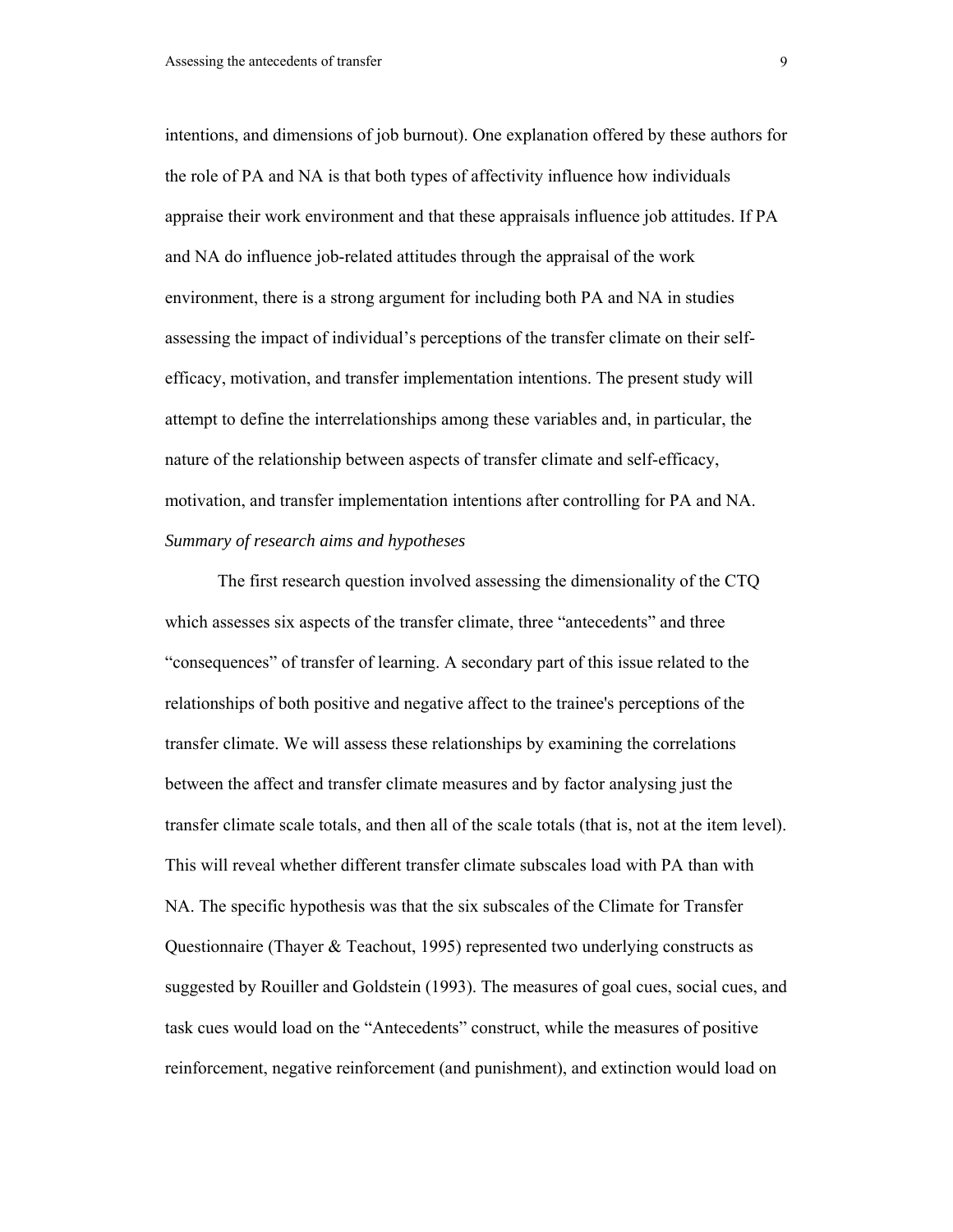the "Consequences" construct. The measures of PA and NA were included to assess which of the CTO scales loaded with each of these variables.

A second question involved determining the degree to which separate dimensions of the transfer climate were able to predict trainees' pre-training selfefficacy and motivation. It was expected that pre-training self-efficacy would mediate the relationship between each of the transfer climate scales and pre-training motivation. The specific hypothesis was that the six transfer climate variables would be positively related to pre-training self-efficacy and motivation. This hypothesis was based on the work of Mathieu and Martineau (1997), Quiñones (1997), and Tracey et al. (2001), which suggested that trainees' perceptions of their environment would be positively linked to their pre-training self-efficacy and pre-training motivation, and that pretraining self-efficacy would also mediate the link between transfer climate and pretraining motivation. The influence of PA and NA was controlled for by entering these variables into a hierarchical regression prior to the transfer climate subscales.

A third question related to the relationships between the transfer climate subscales and level of post-training transfer implementation intentions. It was expected that the social support subscale would be the strongest predictor of transfer intentions, even after controlling for PA and NA. The specific hypothesis was that the six transfer climate variables would be positively related to post-training transfer implementation intentions and that, in line with Tracey et al. (1995), social cues would be the strongest predictor of transfer implementation intentions. Once again, the influence of PA and NA was controlled for by entering these variables into a hierarchical regression prior to the transfer climate subscales.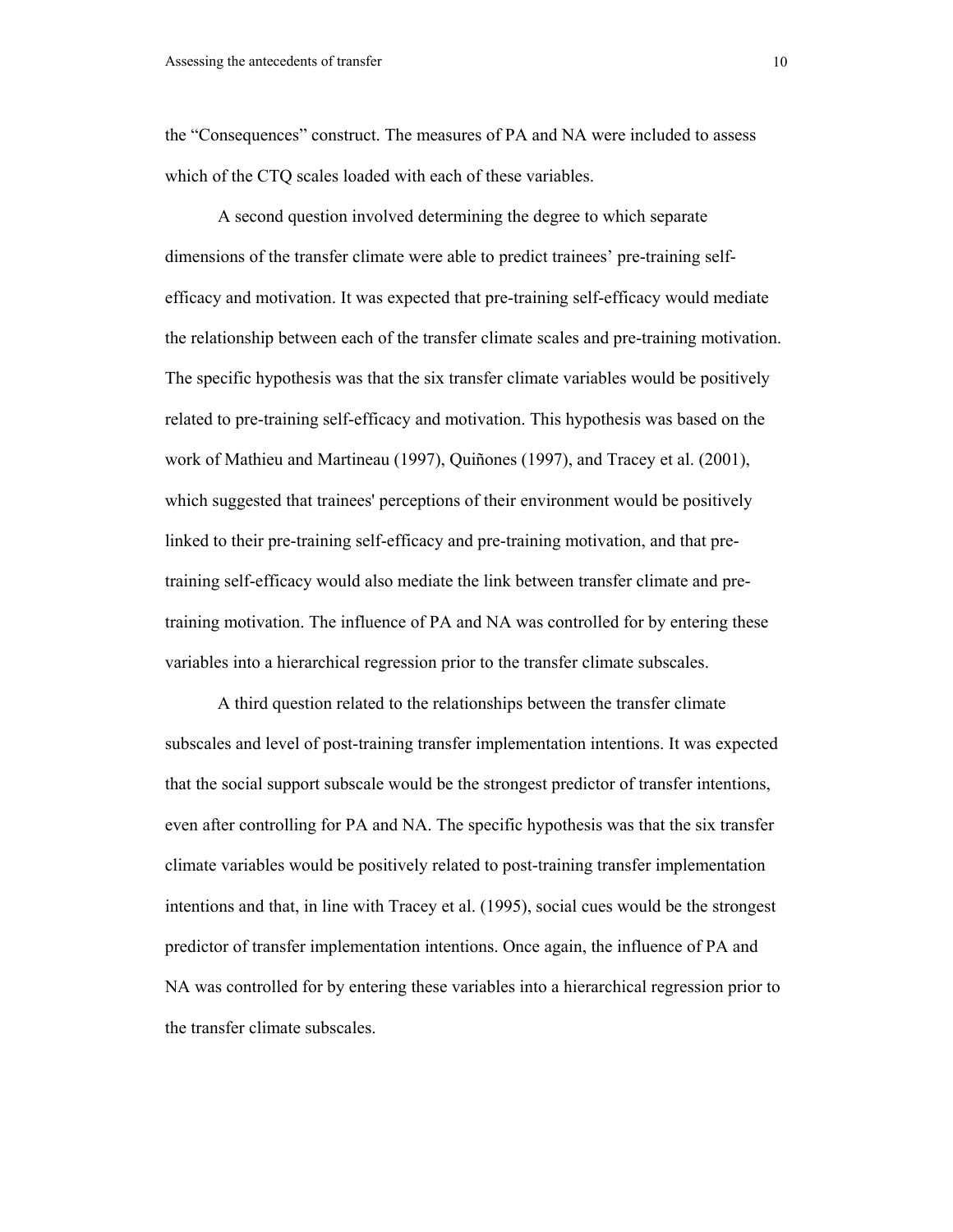While there are several other possible questions that could be addressed relating to the influence of post-training self-efficacy, learning outcomes, and in-training transfer enhancing activities on transfer implementation intentions, these have been reported separately (Machin & Fogarty, 2003).

#### *Method*

#### *Participants*

The participants in the study were members of the Queensland Police Service who were undertaking advanced (Level 3) training for a computerised information system (POLARIS). The participants were recruited from the 30 Police Districts in Queensland and were all experienced in the use of computers in police work. The trainees subsequently assumed overall responsibility for the training of POLARIS within their Police District. There were 137 trainees who attended one of nine Level 3 training courses. Eighty-nine trainees (65%) completed the Pre-training Questionnaire, while 104 trainees (76%) completed the Post-training Questionnaire, and a further 49 trainees (36%) completed the Follow-up Questionnaire. The data for this study were contained in the Pre-training Questionnaire and the Post-training Questionnaire. As explained above, only hypotheses concerning the structure and validity of the CTQ were examined in this study. Other issues relating to different aspects of Thayer and Teachout's (1995) model were examined elsewhere (Machin & Fogarty, 2003).

Demographic data were available for 85 of the trainees who completed the Pretraining Questionnaire. Most of the Level 3 trainees (82%) were sworn QPS staff. Sworn staff were from the ranks of Constable  $(N = 11)$ , Senior Constable  $(N = 32)$ , Sergeant ( $N = 26$ ) and Senior Sergeant ( $N = 2$ ), while the unsworn staff were employed as either an Administrative Services Officer Level 1 (ASO1; *N* = 1), ASO2 (*N* = 8),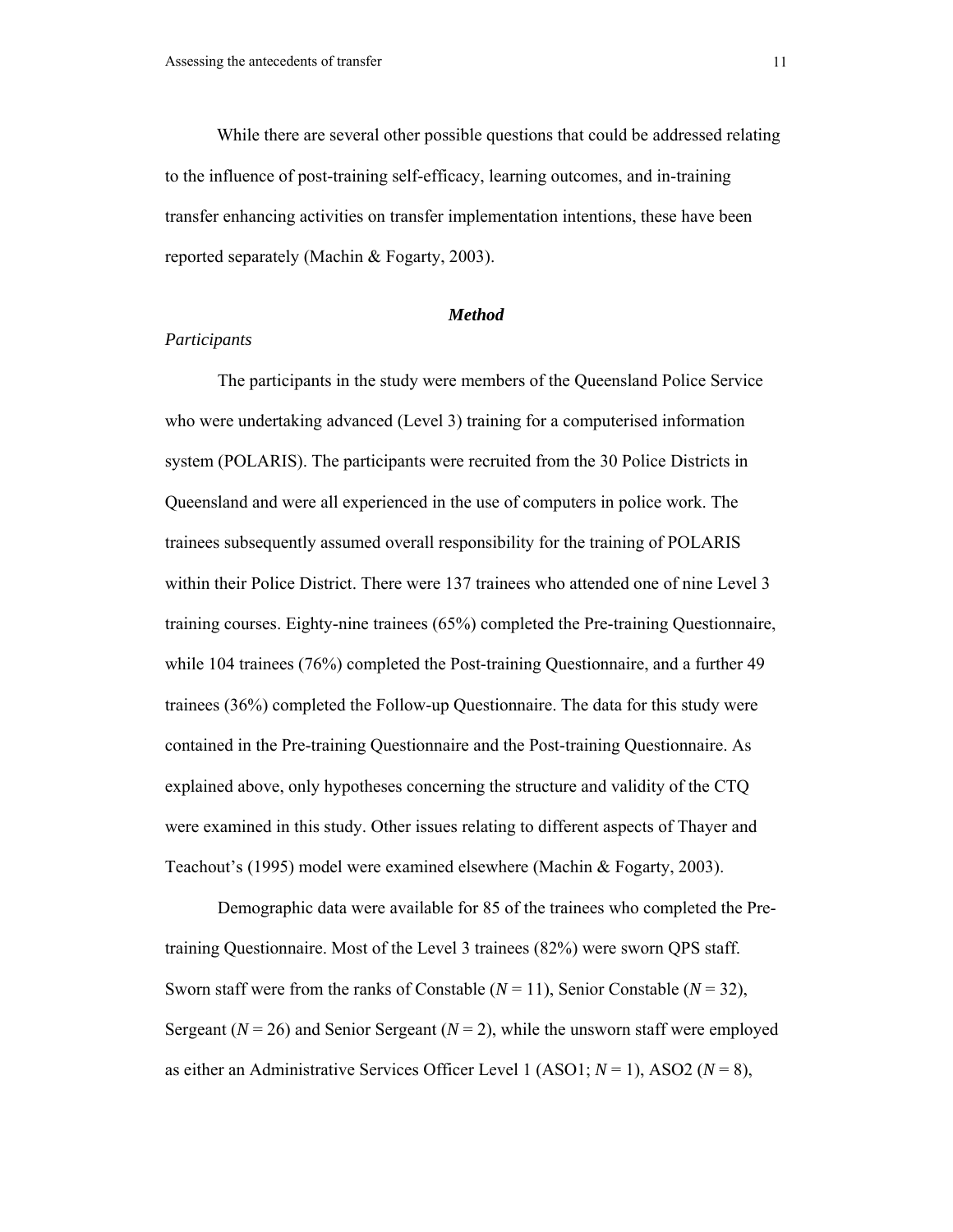ASO3 ( $N = 5$ ) or Professional Officer Level 2 (PO2;  $N = 1$ ). The reason for fewer trainees completing the Pre-training Questionnaire was that it was mailed out prior to the training commencing. The training course attendance lists were not always accurate and substitutions occurred at the last minute with the substitutes not having had an opportunity to complete the Pre-training Questionnaire. Other participants simply did not complete the Pre-training Questionnaire due to it not being perceived as a high priority.

#### *Description of the Pre-training Questionnaire*

The Pre-training Questionnaire contained a number of measures that were not part of the hypotheses being tested. Some of these variables were included to provide feedback to the trainers, while others have been reported in a related research project (see Machin & Fogarty, 2003). To conserve space, these variables will not be described again. All items employed a seven-point Likert-type scale with the response options ranging from 1 (strong disagreement) to 7 (strong agreement). The average response to the Likert-type scale items was calculated for each of the following variables.

*Positive and negative affect* were measured using the 20-item Positive and Negative Affect Schedule (PANAS: Watson, Clark & Tellegen, 1988) that contains 10 items which are markers of positive affect (PA) and 10 items which mark negative affect (NA). Markers of PA include "I feel interested", and "I feel excited", while markers of NA include items such as "I feel distressed" and "I feel hostile". There is considerable debate over the stability of affectivity, with state affect referring to momentary experiences of emotion, and trait affect (i.e., affectivity) representing the dispositional tendency to experience prolonged levels of emotion (Thorensen, et al., 2003). The instructions used for the current study asked respondents to indicate the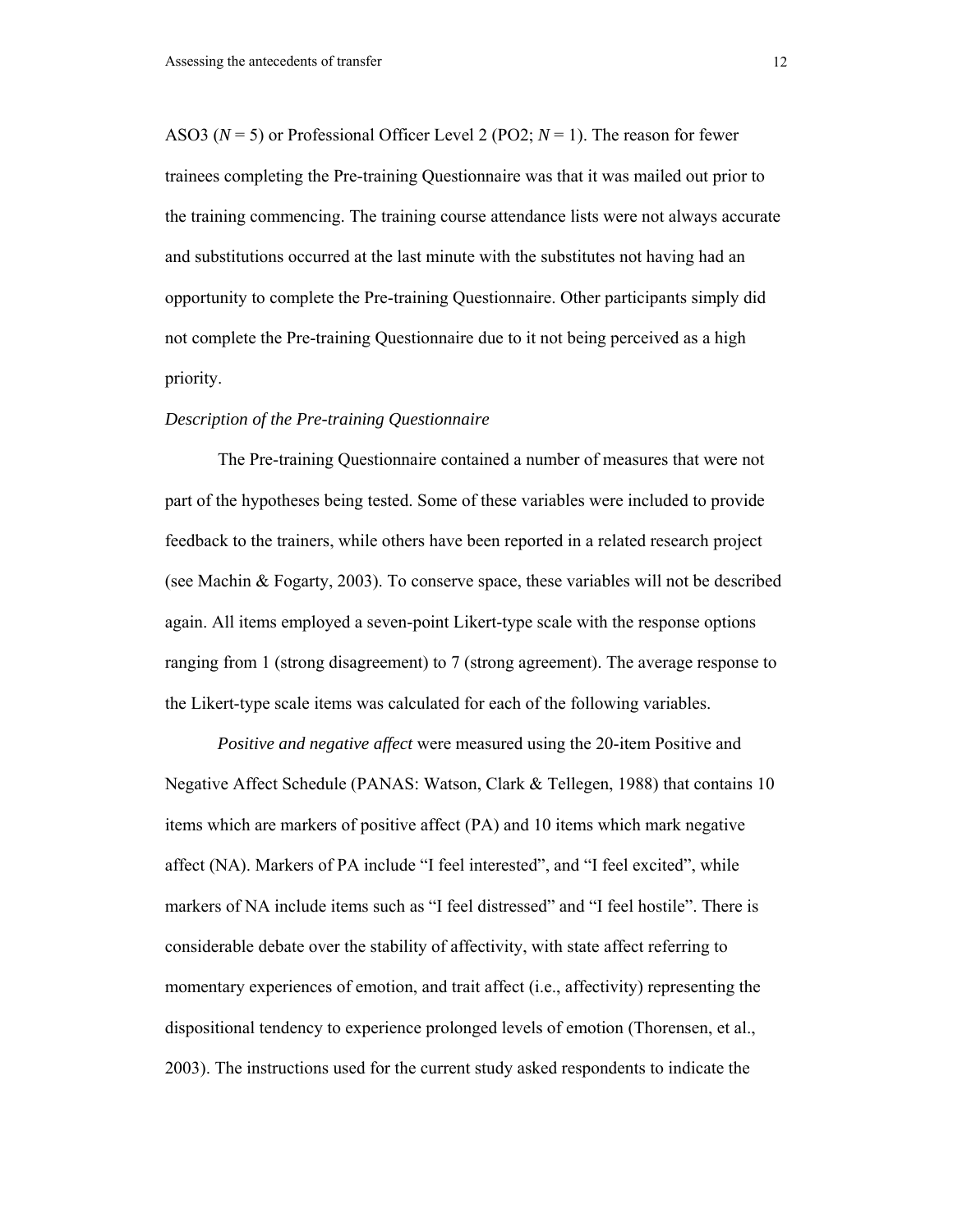extent to which, on average, they have felt this way over the last three weeks. We regarded this time frame as most appropriate in that it allows enduring emotions to be reported without requiring that the participants report on more distant and less accessible experiences. Scores for each set of 10 items were totalled to provide an indicator of each person's level of PA and NA. Higher scores indicate a higher level of affectivity.

*Pre-training self-efficacy* was measured using 12 items developed for this study. Bandura (1997) has defined three dimensions to self-efficacy: magnitude (or level), strength, and generality. Bandura recommended that researchers follow a standard format for assessing self-efficacy that requires individuals to rate the strength of their belief in being able to perform a set of activities that are ordered in an increasing level of difficulty. In one format, the individual first judges whether or not they can perform a task and then, for the tasks that they judged they can do, they rate the strength of their belief. Bandura also describes a second format that simply asks individuals to rate the strength of their self-efficacy using a single-judgement format that pertains to every item in the activity domain. This latter type of format is somewhat simpler to complete but was found to be less predictive of behavioural outcomes and only weakly related to composite measures of efficacy to fulfill graded task demands (Lee & Bobko, 1994).

Maurer and Pierce (1998) have also compared a Likert-type measurement format with a traditional format for measuring self-efficacy. They found that the Likerttype format demonstrated similar levels of reliability, provided equivalent levels of predictive validity, and had a similar factor structure and discriminability. They concluded that a Likert-type scale seems to offer an acceptable alternative method to measure self-efficacy. Therefore, a Likert-type response format was adopted for this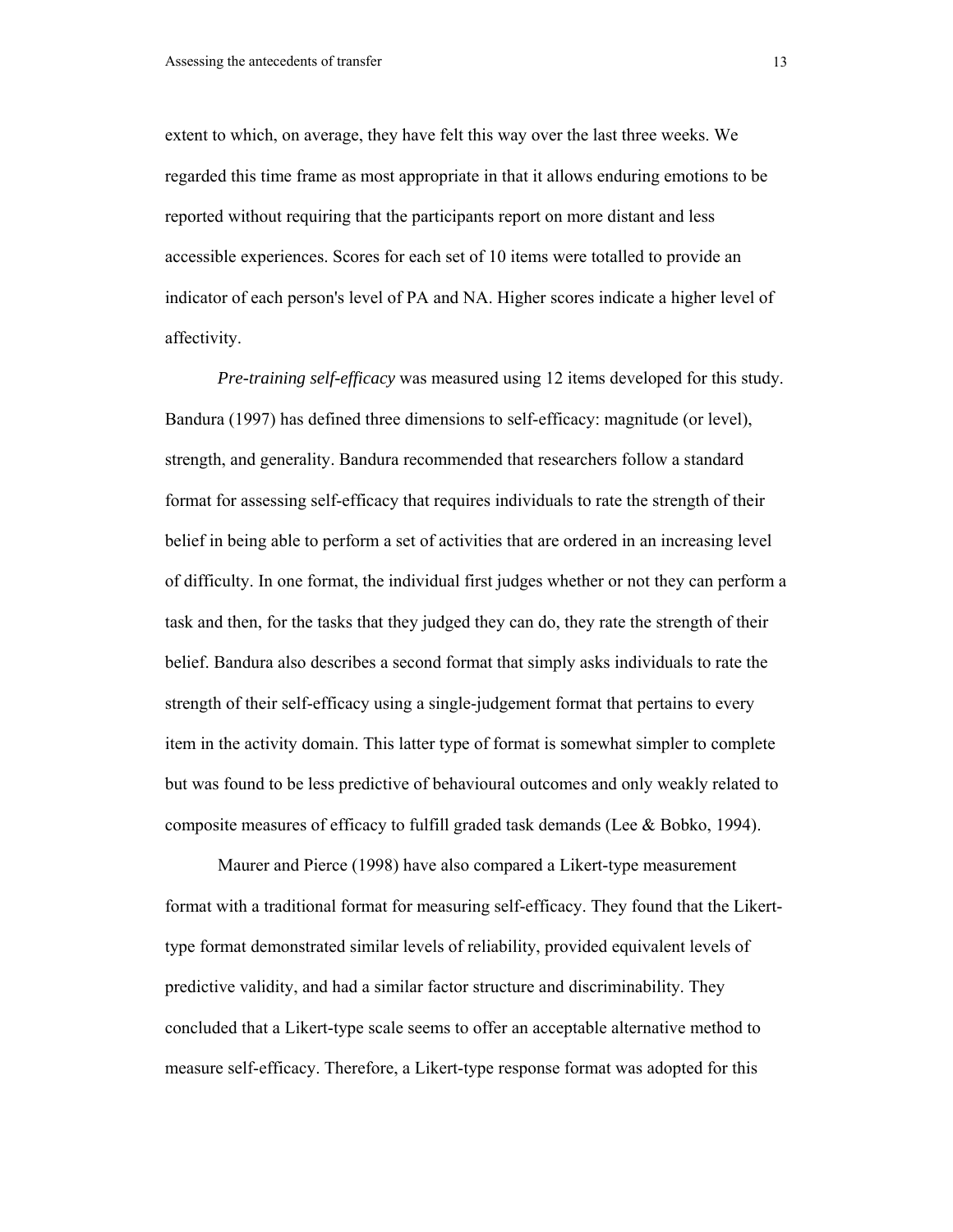study. An example of one item was "I am confident that I can perform satisfactorily during training".

*Pre-training motivation* was measured using nine items developed for this study which assessed the trainees' intensity of desire to acquire new skills (including five items covering their commitment to learning, the level of effort they were willing to expend, the importance to them of performing satisfactorily, their anticipated satisfaction, and the perceived usefulness of the course) and their intentions to acquire new skills during training (including four items measuring their aim to master the required skills and develop their expertise). For example: "I aim to master all of the required skills during training".

*Climate for Transfer Questionnaire* (CTQ: Thayer & Teachout, 1995). This questionnaire contained 56 items grouped into six subscales based on Rouiller and Goldstein's (1993) transfer climate factors.

- 1. *Goal Cues* containing six items such as "Supervisors meet with employees to set goals following training".
- 2. *Social Cues* with 10 items such as "Supervisors meet regularly with employees when they arrive from training to work on problems they may have in trying to use their training".
- 3. *Task Cues* containing 10 items such as "There is never enough time to do the job the way we are taught in training".
- 4. *Positive Reinforcement* containing 10 items such as "Supervisors praise employees when they use their training".
- 5. *Negative Reinforcement and Punishment* (shortened to Negative Reinforcement hereafter) containing 10 items such as "When employees fail to use their training,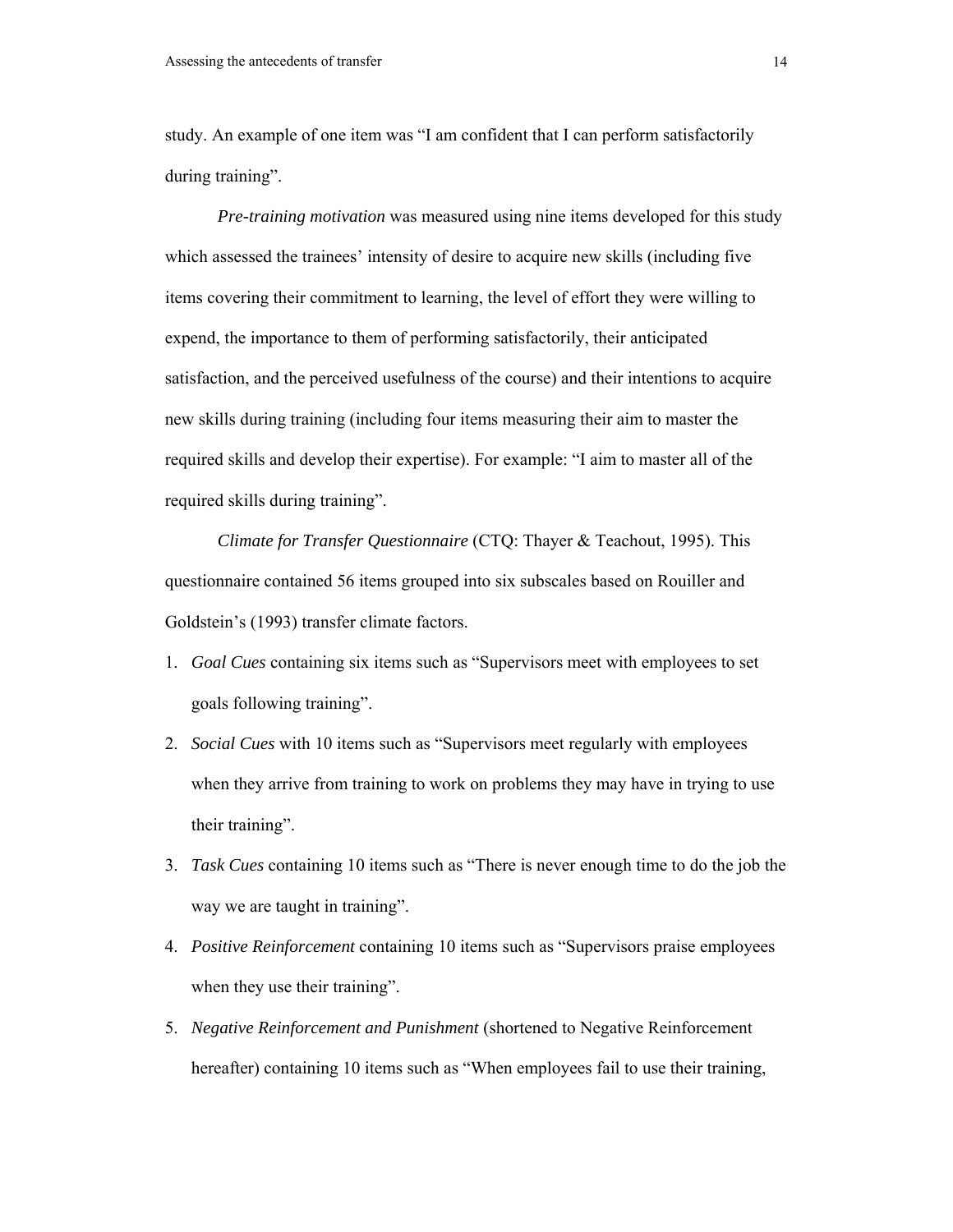they can expect to be reprimanded".

6. *Extinction* containing 10 items such as "Supervisors pay only lip service to the value and usefulness of training".

#### *Description of the Post-Training Questionnaire*

The only variable that was contained in the Post-Training Questionnaire of relevance to this study was *Transfer Implementation Intentions*. Eleven items were developed specifically for this study to assess the trainees' intention to engage in specific behaviour that would facilitate transfer of their skills. The three main areas that were targeted in the development of items as being crucial in promoting skills transfer were goal setting, self-management, and relapse prevention. However, items pertaining to seeking support from supervisors and peers, practice of the skills learned during training, and looking for opportunities to demonstrate the skills learned during training were also included. The eleven items that were developed are listed below. The response scale ranged from 1 (Strongly Disagree) to 7 (Strongly Agree).

- 1. I will discuss with my supervisor ways to develop the skills which I have learned;
- 2. I will discuss with my co-workers ways to develop the skills which I have learned;
- 3. I will spend time thinking about how to use the skills which I have learned;
- 4. I will evaluate how successfully I can use the skills which I have learned;
- 5. I will look for opportunities to use the skills which I have learned;
- 6. I will review course materials in order to develop the skills which I have learned;
- 7. I will practice using the skills which I have learned;
- 8. I will set specific goals for maintaining the skills which I have learned;
- 9. I will seek expert help/advice in order to maintain the skills which I have learned;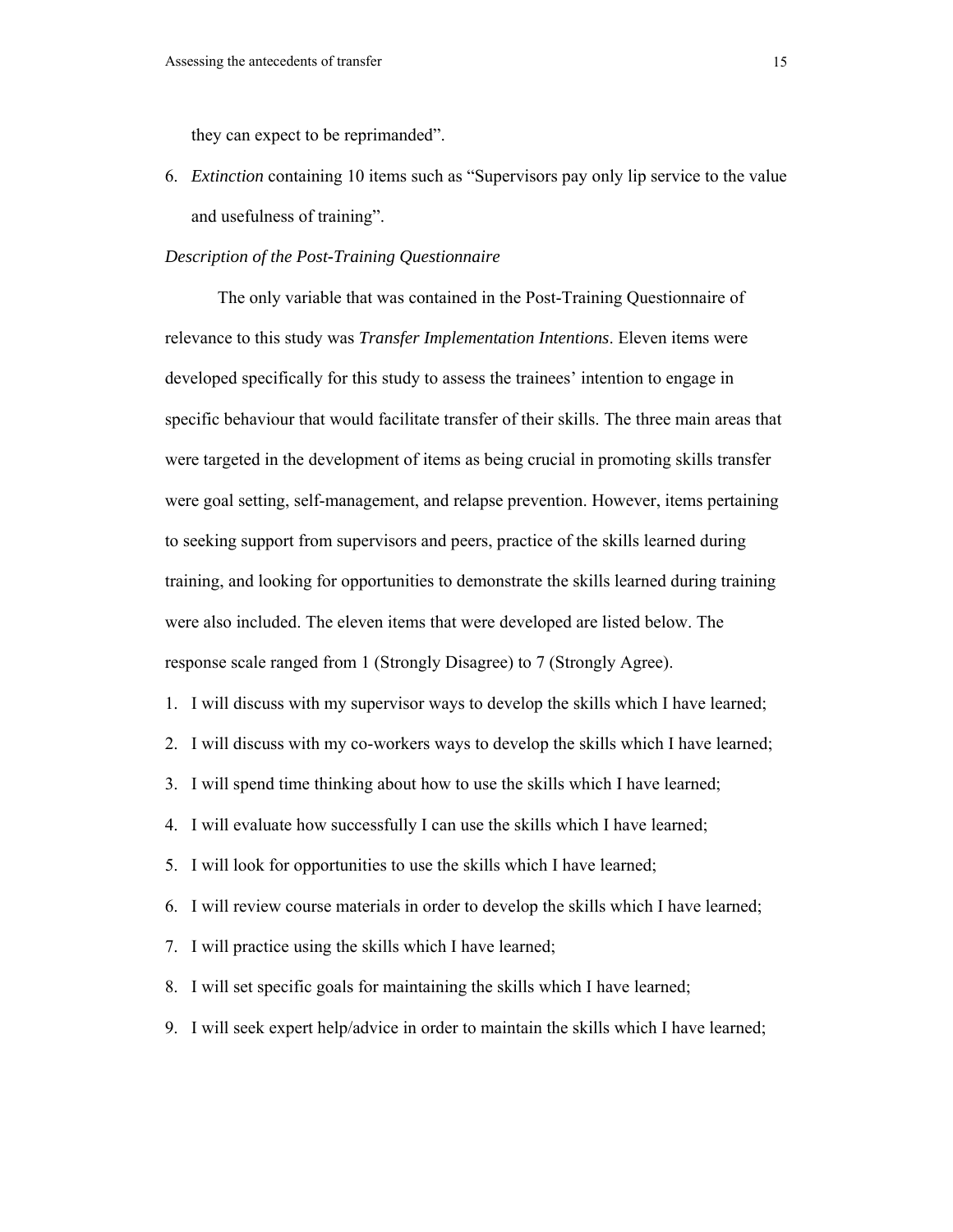10. I will examine my work environment for potential barriers to using the skills which I have learned; and

11. I will monitor my success at using the skills which I have learned.

### *Procedure*

Participants all received the Pre-training Questionnaire prior to their attendance at the training program and were requested to bring it with them to their training. The covering letter explained the purpose of the study as well as the steps that were taken to ensure confidentially of the data. The trainees were also asked to sign a statement of informed consent. The Post-training Questionnaire was handed out at the completion of training and participants were requested to return it to the researcher.

#### *Results*

#### *Preliminary analyses*

Because some of these scales had not been used before, we began by using principal component (PC) analysis to checking their dimensionality. For the measure of Pre-Training Self-Efficacy, two factors were extracted accounting for 61.8% and 10.6% of the variance respectively. For the measure of Pre-Training Motivation, one factor was extracted accounting for 61.4% of the variance. For the measure of Transfer Implementations Intentions, three factors were extracted accounting for 50.7%, 12.6%, and 9.7% of the variance respectively. Hambleton, Swaminathan and Rogers (1991) suggested that where the initial factor extracted using PC analysis accounted for a large proportion of the variance, and where the variance accounted for by the first factor is more than three times the variance accounted for by the second factor, the scale can be viewed as unidimensional. In all cases, this was the pattern of the results and average scores on all scales were used in subsequent analyses.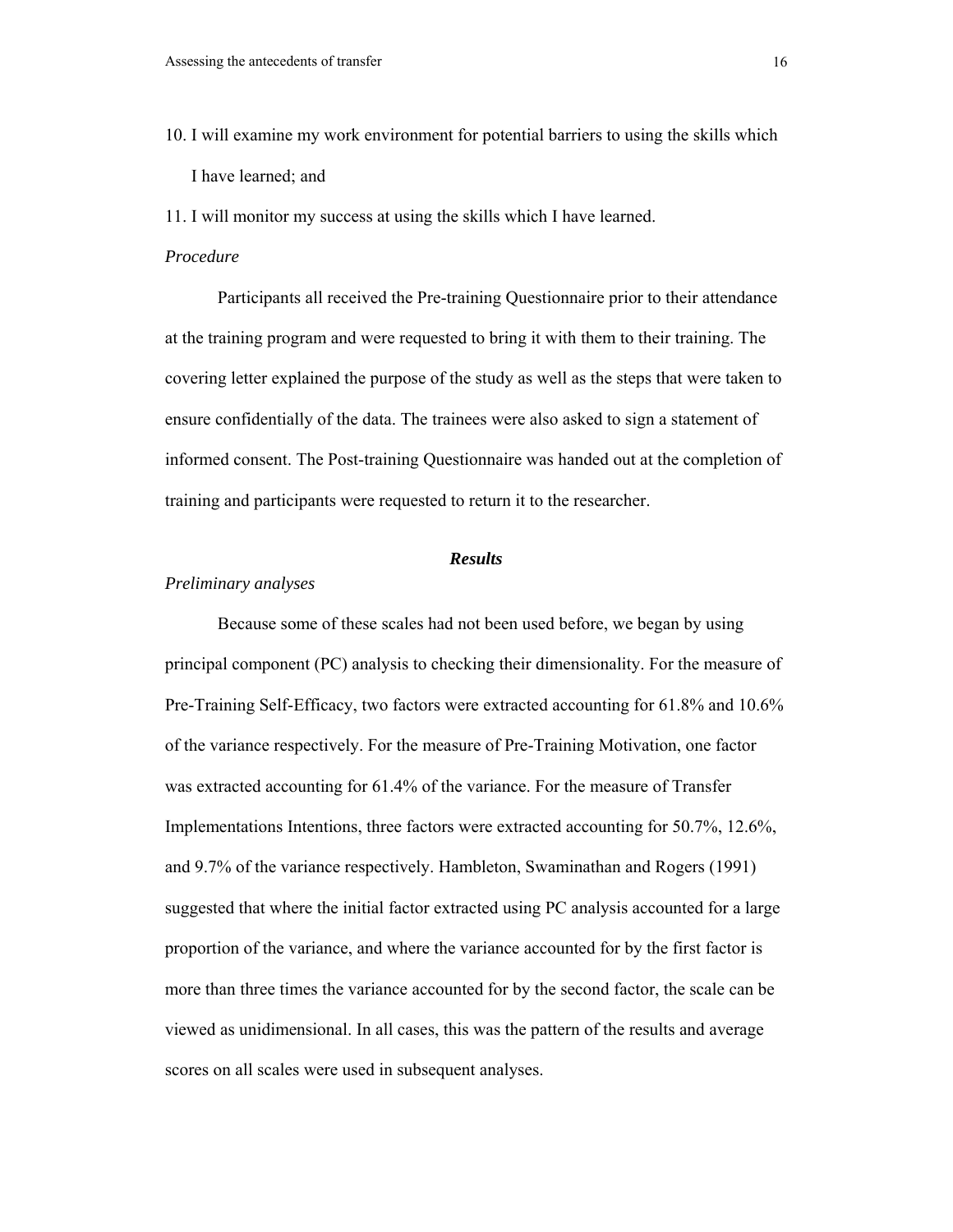Table 1 presents descriptive statistics and Cronbach Alpha reliability coefficients for all scales. The intercorrelations among the variables were also calculated and are presented in Table 2. These correlations were calculated based on those respondents who had completed both questionnaires. All analyses were conducted using SPSS for Windows (Release 11.5.0).

### Insert Table 1 & 2 here

From these tables we can see that the participants demonstrated variability in their responses to most variables with scores clustering around the midpoints of their Likert scales. Scores for self-efficacy and motivation were towards the upper end of the scales. The correlations ranged from close to zero to as high as .75, with all variables showing some significant relationships. The remaining analyses test whether the patterns among these correlations were as expected.

#### *Factor analysis of transfer climate variables, PA and NA*

The first hypothesis related to the underlying structure of the CTQ, where two factors corresponding to antecedents and consequences were expected to emerge. Bartlett's test of sphericity indicated that the matrix formed by these variables was suitable for factor analysis ( $\chi^2$ , 15 = 260.9, *p* < .01). Principal components analysis employing root one criterion indicated that a single factor explained most of the variance in this matrix with the first eigenvalue capturing 63.5% of the variance and the second factor a mere 13.8%. Forcing a two-factor solution using oblique rotation of the axes (direct oblimin) yielded a factor that was defined by the three "antecedent" marker variables plus positive reinforcement and a second factor defined by the two "consequences" variables, negative reinforcement and extinction.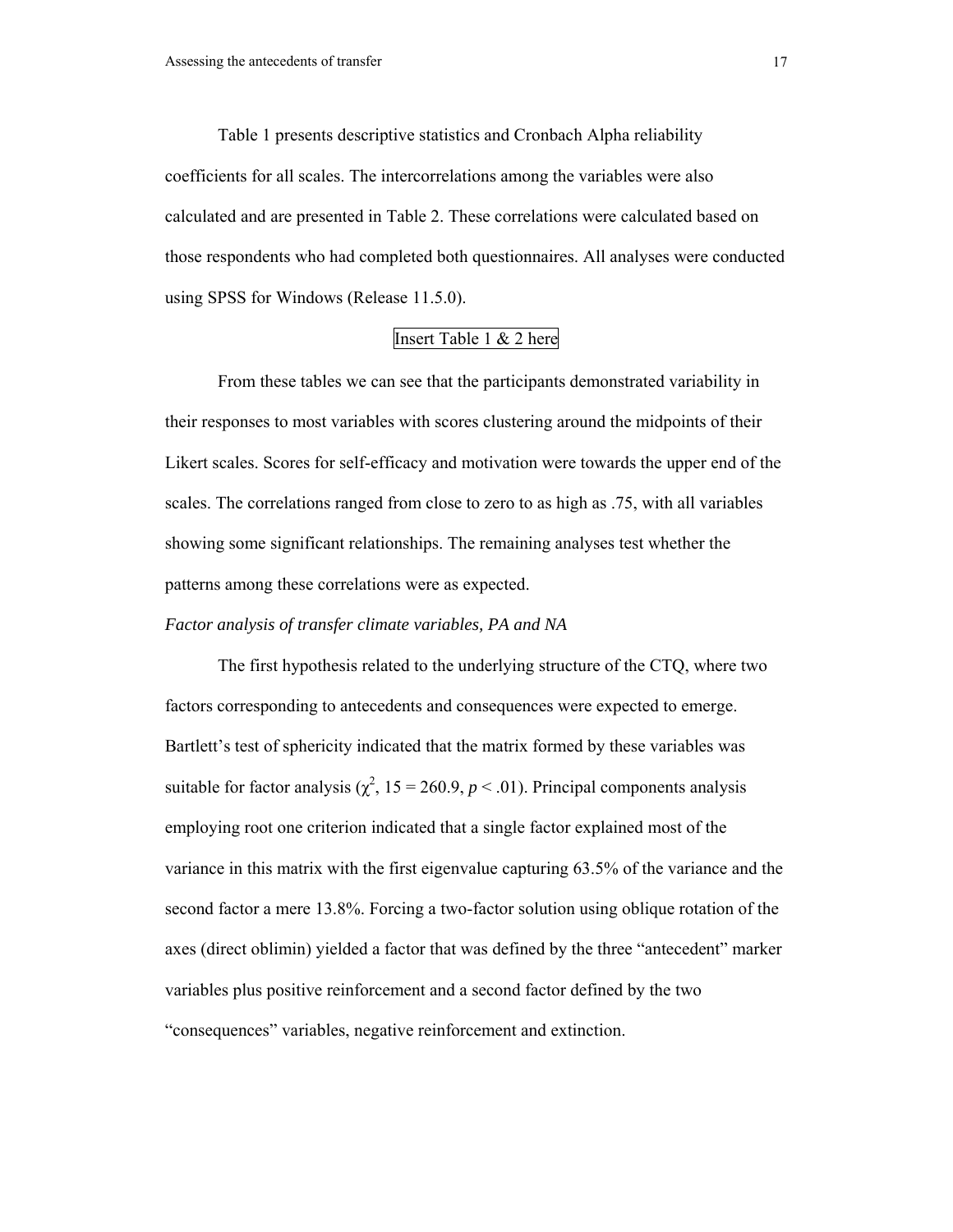These findings indicated that while there may be two underlying factors, they did not match the hypothesized factors of Antecedents and Consequences. When a twofactor solution was forced, the CTQ variables separated into what appeared to be positive versus negative valence groupings. To test this possible underlying structure further, a second factor analysis was conducted, this time including the PA and NA variables. If positive and negative valences were the underlying dimensions, adding the affectivity variables should help these dimensions to emerge more clearly. This is in fact what happened. Principal axis factor analysis employing root one criterion with oblique rotation yielded the two factors described above. PA served as an additional marker for the positive valence factor and NA acted as a marker for the negative valence factor. The pattern matrix is shown in Table 3.

### Insert Table 3 here

### *Regression analyses involving pre-training self-efficacy and motivation*

In order to assess hypothesis two, Pre-Training Self-Efficacy and Pre-Training Motivation were regressed on PA and NA (which were entered at the first step), and the six CTQ variables (which were entered at the second step). Pre-Training Self-Efficacy was also included as a predictor of Pre-Training Motivation (and was entered at the third step). The results of these analyses are presented in Table 4.

### Insert Table 4 here

The results of the hierarchical regression analyses show that both PA and NA significantly contributed to the prediction of Pre-Training Self-Efficacy and Pre-Training Motivation (β = .42, *p* < .001 and β = .35, p < .01 for PA, and β = -.28, *p* < .01 and  $\beta = -.28$ ,  $p < .01$  for NA respectively). However, none of the CTQ variables were significant predictors of Pre-Training Self-Efficacy while Positive Reinforcement ( $\beta$  =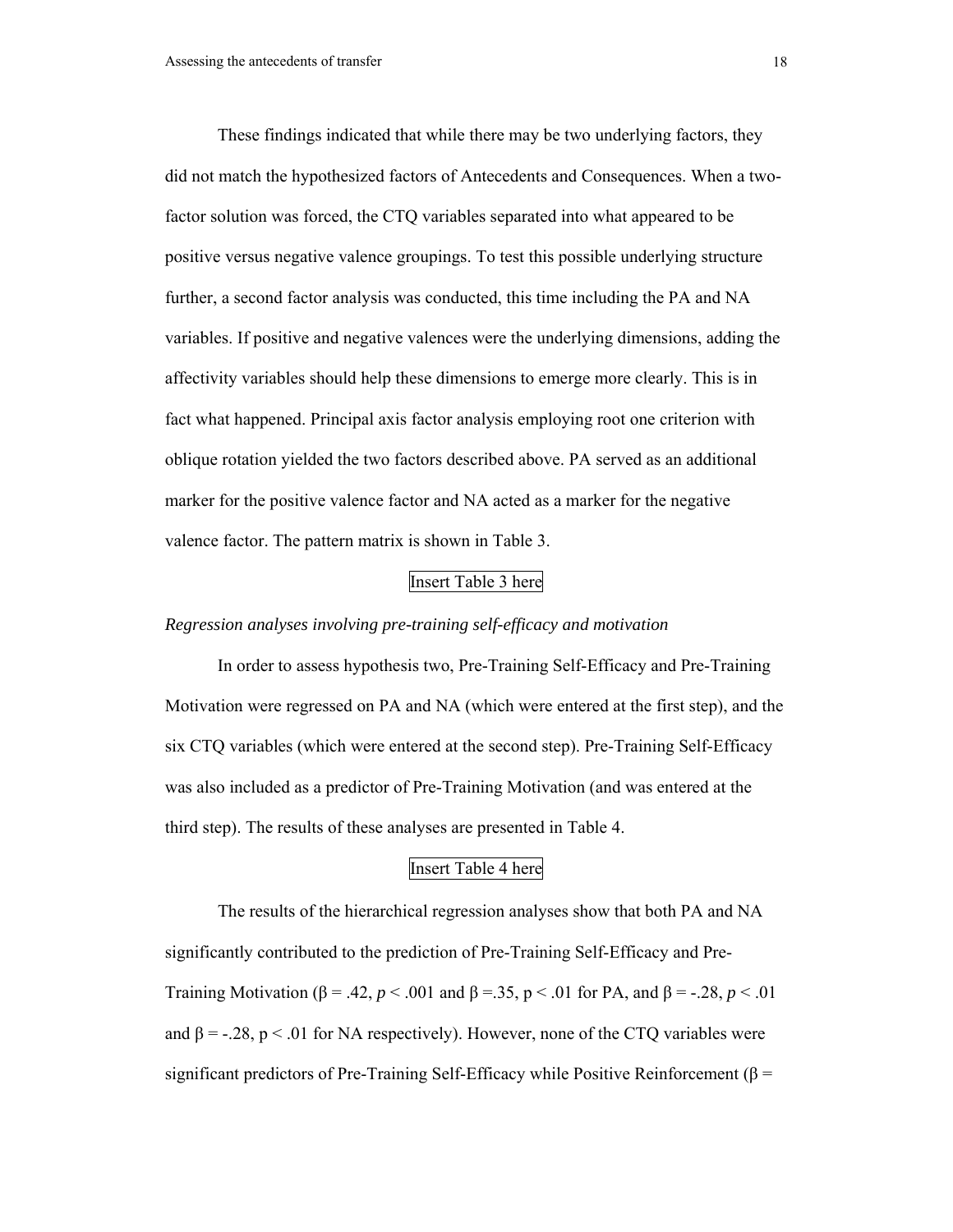.35,  $p < .05$ ) was the only significant predictor of Pre-Training Motivation. The increase in variance explained by the CTQ variables when entered as a set was not significant for either Pre-Training Self-Efficacy,  $\Delta F$  (6, 66) = 1.41, *p* > .05, or Pre-Training Motivation,  $\Delta F$  (6, 66) = 1.13, *p* > .05. Finally, Pre-Training Self-Efficacy was a significant predictor of Pre-Training Motivation ( $\beta$  = .66, *p* < .001).

These results do not support the second hypothesis with the significant correlations between four of the CTQ variables (Goal Cues  $[r = .32, p < .01]$ , Social Cues  $[r = .28, p < .05]$ , Task Cues  $[r = .30, p < .01]$ , and Positive Reinforcement  $[r = .01]$ .36,  $p < 0.01$ ]) and Pre-Training Self-Efficacy, and between five of the CTQ variables (Goal Cues  $[r = .28, p < .05]$ , Social Cues  $[r = .32, p < .01]$ , Positive Reinforcement  $[r = .01]$ .42,  $p < .01$ ], Negative Reinforcement  $[r = .25, p < .05]$ , and Extinction  $[r = .24, p < .05]$ .05]) and Pre-Training Motivation being explained by the associations between these variables and both PA and NA. Further analyses examining whether Pre-Training Self-Efficacy was a mediator between the CTQ variables and Pre-Training Motivation were not undertaken given that the CTQ variables predicted neither Pre-Training Self-Efficacy nor Pre-Training Motivation when entered as a set.

#### *Regression analyses involving transfer implementation intentions*

The third hypothesis was assessed by regressing Transfer Implementation Intentions on PA and NA (which were entered at the first step), and the six CTQ variables (which were entered at the second step). The results of these analyses are presented in Table 5.

### Insert Table 5 here

The results of the hierarchical regression analyses show that only NA significantly contributed to the prediction of Transfer Implementation Intentions ( $\beta$  = -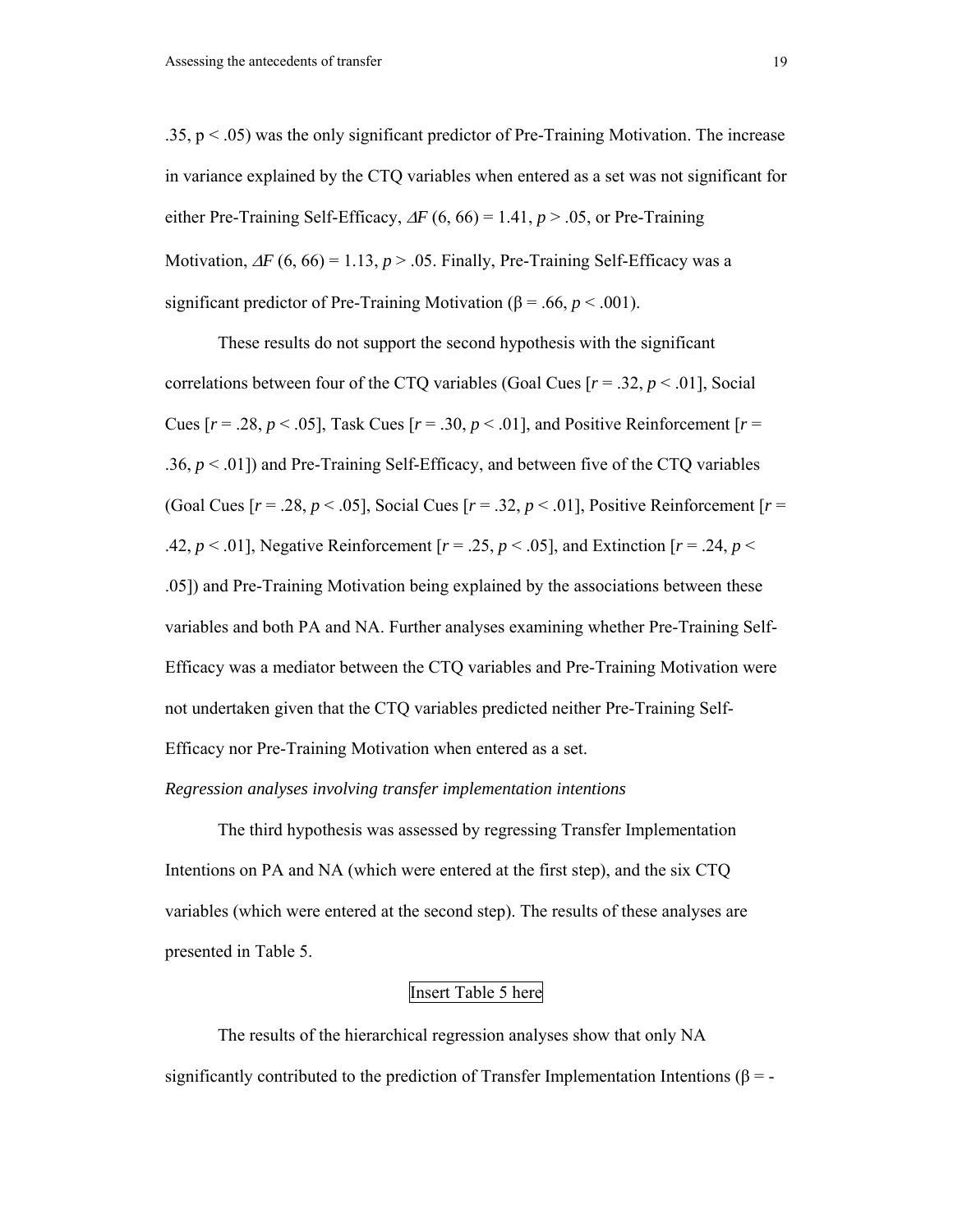.28,  $p < .05$ ). Once again, none of the CTQ variables were significant predictors of Transfer Implementation Intentions. The increase in variance explained by the CTQ variables when entered as a set was not significant  $\Delta F$  (6, 66) = 1.31, *p* > .05.

These results failed to support the third hypothesis. Even though Transfer Implementation Intentions were positively correlated with Goal Cues  $(r = .39, p < .01)$ , Social Cues ( $r = .33$ ,  $p < .01$ ), Positive Reinforcement ( $r = .29$ ,  $p < .05$ ), Negative Reinforcement ( $r = .31$ ,  $p < .01$ ), and Extinction ( $r = .25$ ,  $p < .05$ ), these correlations were explained by the associations between these variables and NA. Even omitting PA and NA from the regression analyses failed to result in any of the CTQ variables significantly predicting Transfer Implementation Intentions.

#### *Discussion*

The current study focused on understanding the dimensionality of the transfer climate and the relationship of different aspects of transfer climate with critical trainingrelated variables including trainees' pre-training self-efficacy, pre-training motivation, and post-training transfer implementation intentions. The role of PA and NA in influencing perceptions of transfer climate and its relationship with other trainingrelated variables was also clarified. The results of the factor analysis indicated that transfer climate is underpinned by two correlated constructs. The variables that loaded on each of these constructs suggested that first factor was not solely reflecting possible antecedents to transfer and might be better construed as being perceptions of a "Positive Transfer Climate". The variables that loaded on the second factor might be better construed as perceptions of a "Negative Transfer Climate". The stronger loading of NA compared to PA suggests that NA will exert a greater influence on perceptions of the negative aspects of the transfer climate.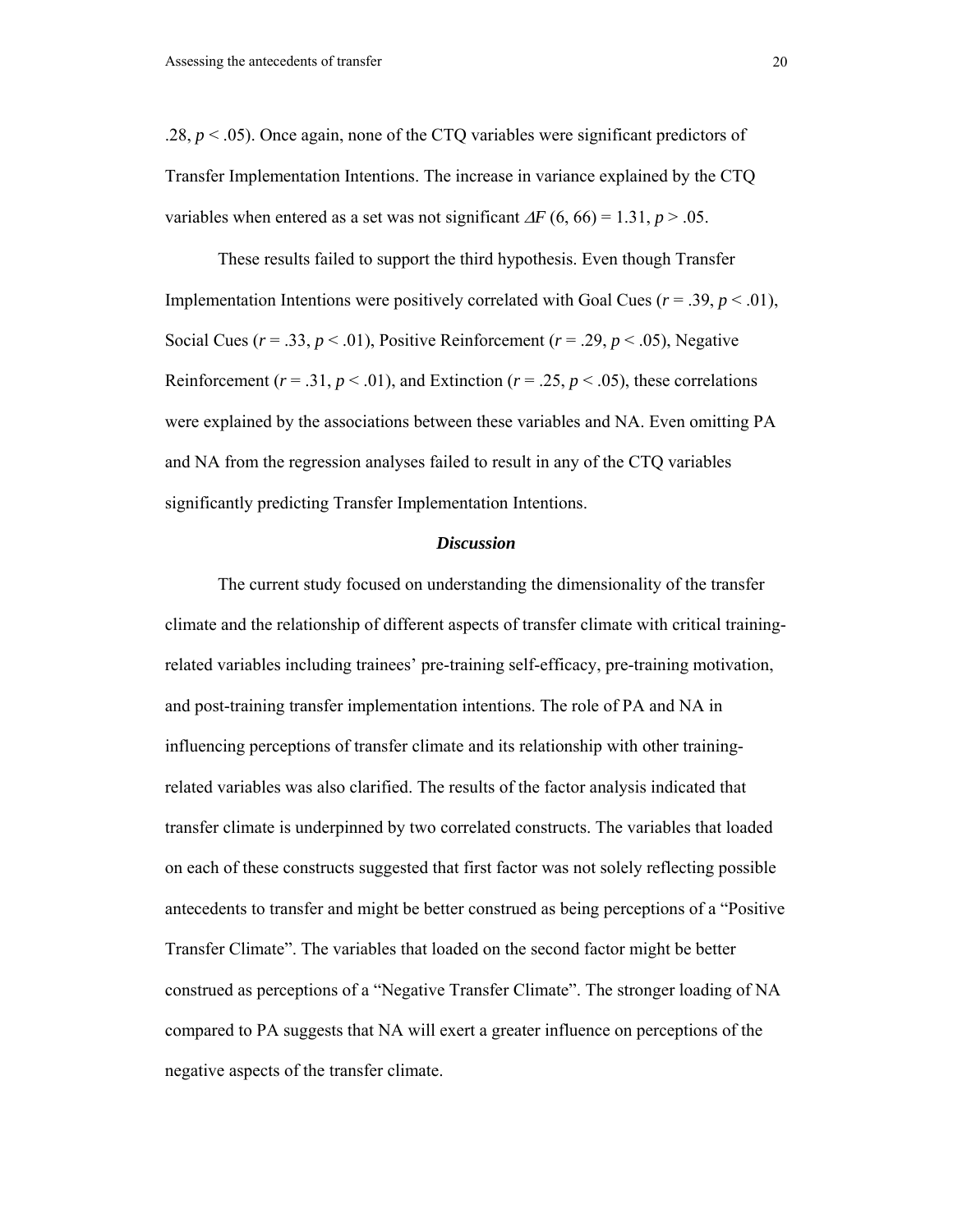Regression analyses indicated that only one of the transfer climate variables uniquely added to the prediction of Pre-Training Motivation, while not one of the transfer climate variables predicted Pre-Training Self-Efficacy. This result failed to support previous research demonstrating that transfer climate was directly related to both trainees' pre-training levels of self-efficacy and motivation (Tracey et al., 2001). In the present study, we chose to partial out the influence of PA and NA and only examine what unique variance the CTQ variables contributed to pre-training levels of selfefficacy and motivation. Another strategy would be to enter the PA and NA variables after entering the transfer climate variables, which would be more consistent with these variables being influenced by the transfer climate. In this case, PA and NA might operate as mediators between perceptions of the transfer climate and pre-training selfefficacy and motivation.

Further regression analyses indicated that only NA was a significant predictor of Transfer Implementation Intentions. Even when PA and NA were not included, none of the CTQ variables were significant predictors of Transfer Implementation Intentions. This result does not support suggestions that transfer climate plays a role in determining post-training transfer of learning, although it is acknowledge that a stronger case could be made if a measure of post-training performance was being predicted. Transfer implementation intentions are an important outcome of training and have been shown to be influenced by post-training self-efficacy, learning outcomes, and in-training transfer enhancing activities (Machin & Fogarty, 2003).

One of the major finding emerging from this study is that Pre-Training Motivation is strongly influenced by Pre-Training Self-Efficacy, even after controlling for the affectivity and transfer climate variables. What the findings suggest is that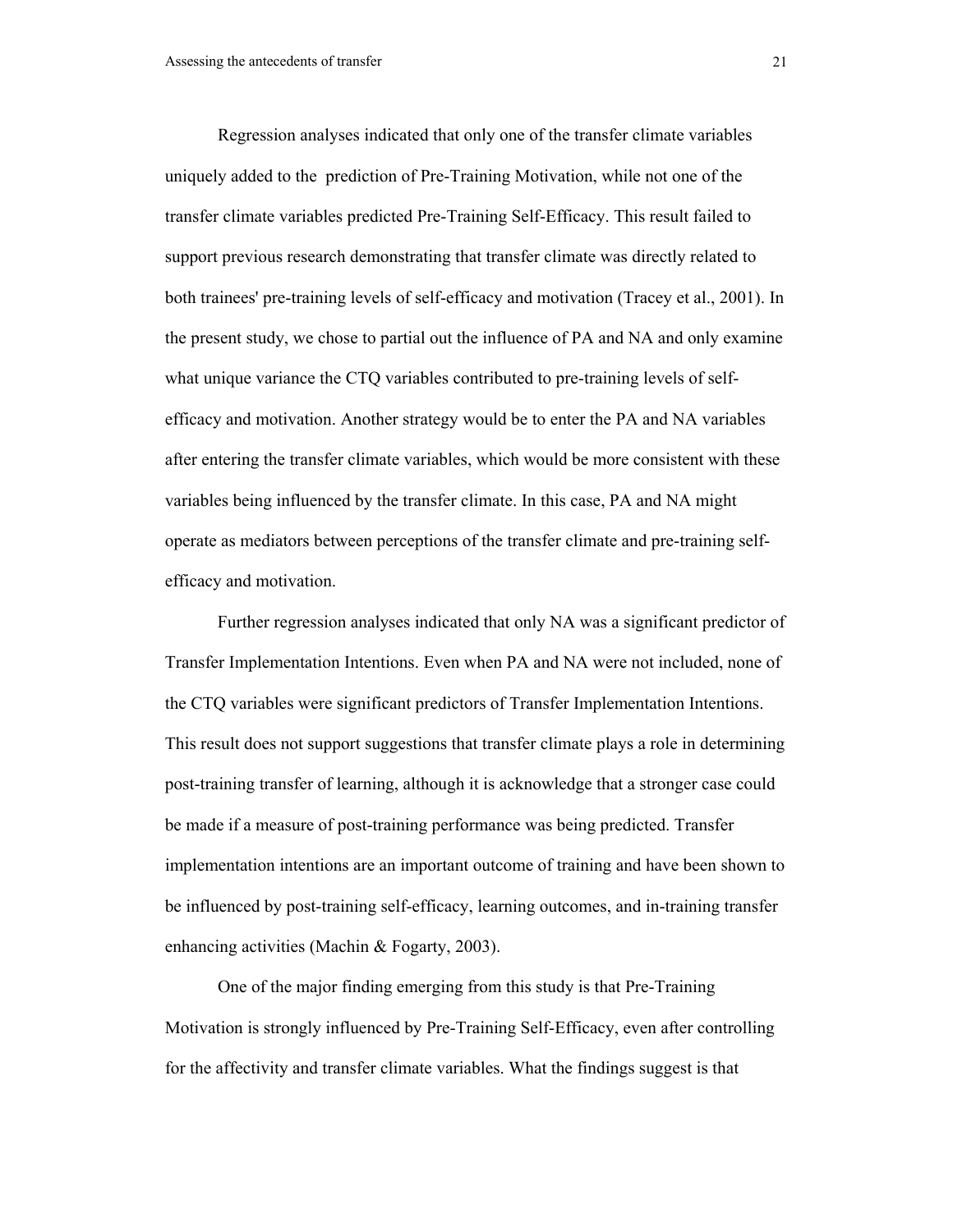variables that help to explain variance in Pre-Training Self-Efficacy may have an important indirect role to play in increasing motivation. The measures of NA and PA contributed significantly to the prediction of both Pre-Training Self-Efficacy and Pre-Training Motivation. Therefore, future models should incorporate both NA and PA as potential predictors of pre-training measures of self-efficacy and motivation. What is unclear is whether the trainees' levels of affectivity are contributing to their perceptions of the transfer climate or are a product of the transfer climate.

Kozlowski and Salas (1997) and Kozlowski, Brown, Weissbein, Cannon-Bowers and Salas (2000) also commented that the impact of the work environment on transfer of training needs to include a multi-level framework that recognises that transfer of training at the individual level is dependent on organisational factors that operate at a higher level of analysis. Transfer at the team level is dependent on organisational factors that operate at the departmental or organisational level. Therefore, if the transfer environment has only been examined at the individual level, as was done in this study, it is possible that important environmental influences that only occur at higher levels may have been ignored. For example, Haccoun and Saks (1998) argued that training which is not supported by organisational change efforts is likely to be ineffective. Training managers will have to consider all of the environmental constraints within which training operates and focus on providing the kinds of training that are aligned with their organisation's strategic directions.

#### *Limitations of the study*

This study relied on self-report measures for all of the data which introduces an unknown amount of common method variance. Podsakoff, MacKenzie, Lee and Podsakoff (2003) reported estimates of the degree to which method variance typically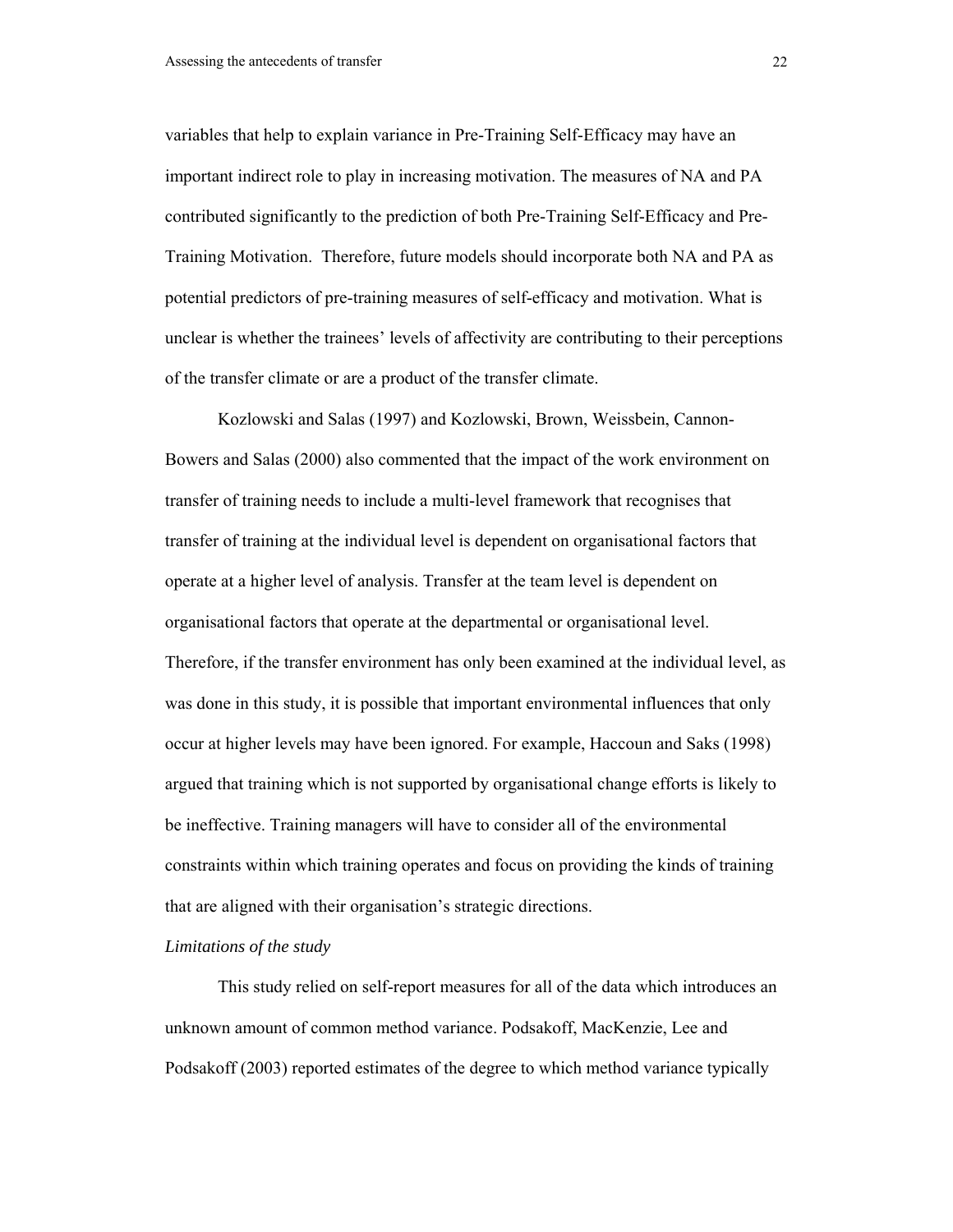contributed to the measurement of a construct and the relationships between measures of constructs. Approximately one quarter of the variance in any measure may be a result of systematic measurement error, while approximately 35% of the variance shared by measures of different constructs may be common method variance. Given these estimates, any of the significant results from this study should be interpreted with a great deal of caution.

Another factor that may contribute to less precision in the estimates of the factor loadings and regression weights is the small sample size. This is reflected in the shrinkage of the multiple correlation coefficient, which is greater when the sample size is small leading to an overestimation of the strength of association between the variables. Maxwell, Camp and Arvey (1981) suggested that the adjusted  $R^2$  value is the preferred measure of the strength of association when it is used as an inferential statistic.

We also acknowledge that research into transfer of learning should include multiple measures of training performance and post-training behaviour in order to differentiate between the different learning outcomes possible (Kraiger, Ford  $\&$  Salas, 1993; Kraiger & Jung, 1997). In particular, measures of adaptive expertise need to be developed, longer periods of time allowed before transfer outcomes are assessed, and multiple levels of analysis included (Ford & Weissbein, 1997).

### *Conclusions*

The current study attempted to overcome some of the deficits of the previous research, especially in the measurement of different aspects of the transfer climate, and the inclusion of PA and NA in the analyses. The results indicate that the two measures of affectivity are related differently to the two main categories of climate for transfer,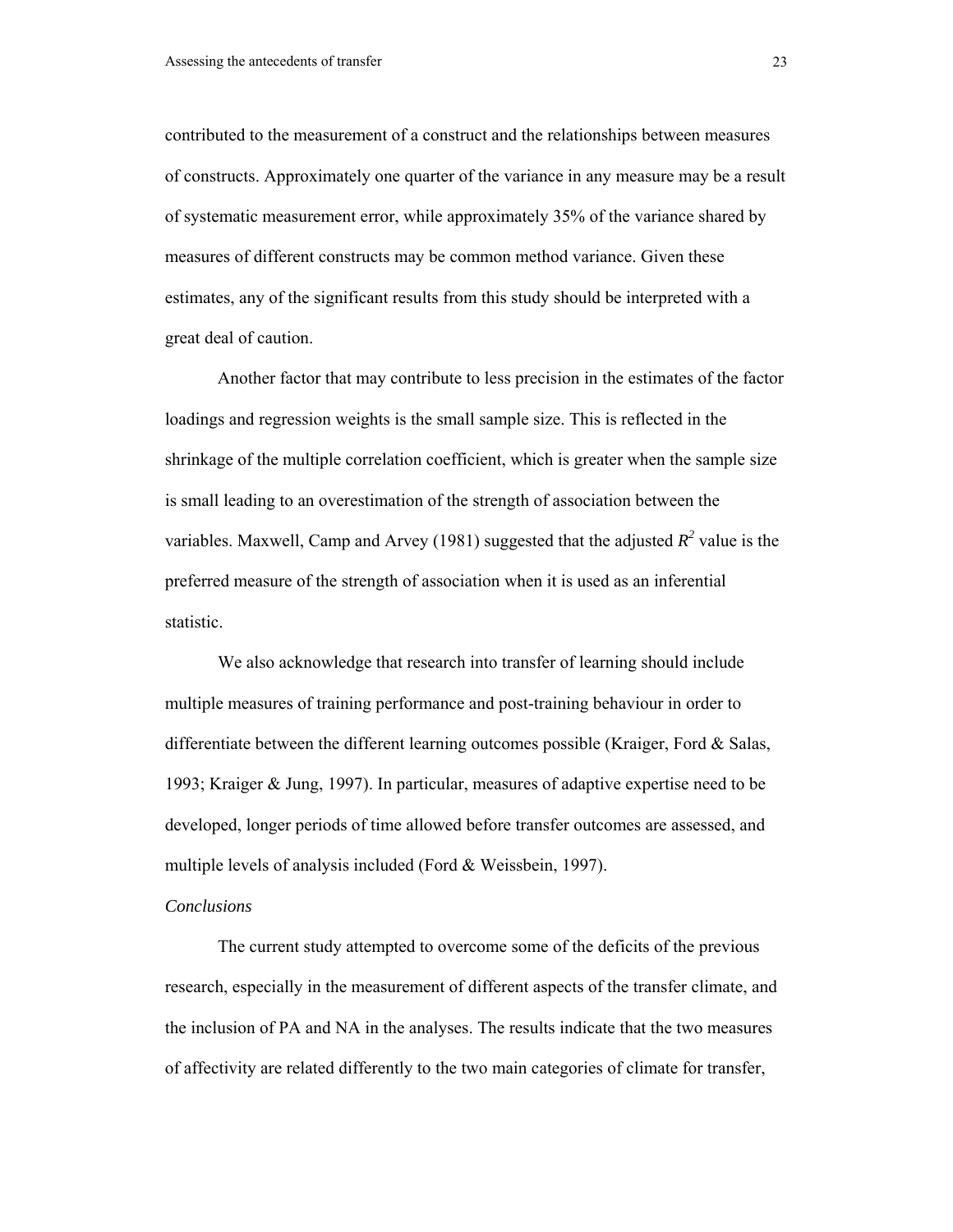that is, positive and negative transfer climate. The affectivity variables were also predictors of pre-training self-efficacy and motivation, while only NA was able to predict transfer implementation intentions. Our results confirmed that pre-training selfefficacy plays a key role in predicting trainees' pre-training motivation. However, after controlling for PA and NA, the CTQ variables did not contribute to the prediction of pre-training self-efficacy or transfer implementation intentions, and only one subscale was a predictor of pre-training motivation. This suggests that transfer climate plays a relatively small role in influencing the pre-training levels of readiness of the trainees to undertake training, or the post-training precursors to transfer of one's training. In comparison to other pre-training variables, transfer climate may not warrant the emphasis that it has received. Transfer climate may be a stronger determinant of posttraining behaviour and transfer of learning.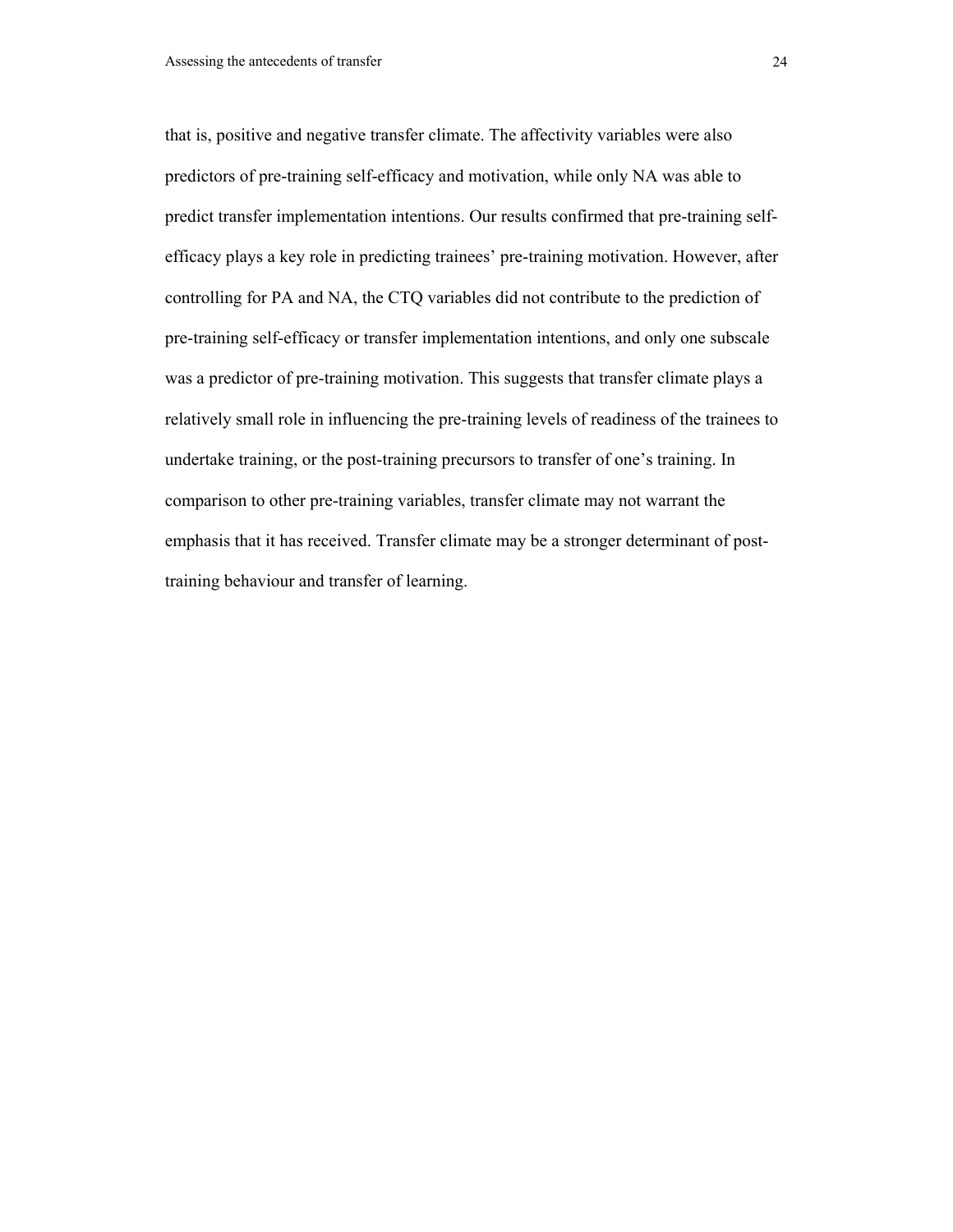#### *References*

- Baldwin, T. T., & Ford, J. K. (1988). Transfer of training: A review and directions for future research. *Personnel Psychology, 41*, 63-105.
- Bandura, A. (1997). *Self-efficacy: The exercise of control.* New York: W.H. Freeman and Co.
- Burke, M. J., Brief, A. P., & George, J. M. (1993). The role of negative affectivity in understanding relations between self-reports of stressors and strains: A comment on the applied psychology literature. *Journal of Applied Psychology, 78,* 402- 412.
- Colquitt, J. A., LePine, J. A., & Noe, R. A. (2000). Towards an integrative theory of training motivation: A meta-analytic path analysis of 20 years of research. *Journal of Applied Psychology, 85*, 678-707.
- Ford, J. K., & Weissbein, D. A. (1997). Transfer of training: An updated review and analysis. *Performance Improvement Quarterly, 10*(2), 22-41.
- Foxon, M. J. (1997). The influence of motivation to transfer, action planning, and manager support on the transfer process. *Performance Improvement Quarterly, 10*(2), 42-63.
- Gollwitzer, P. M. (1993). Goal achievement: The role of intentions. In W. Stroebe & M. Hewstone (Eds.), *European review of social psychology* (Vol. 4, pp. 141-185). Chichester, England: Wiley.
- Haccoun, R. R., & Saks, A. M. (1998). Training in the  $21<sup>st</sup>$  century: Some lessons from the last one. *Canadian Psychology, 39*(1-2), 33-51.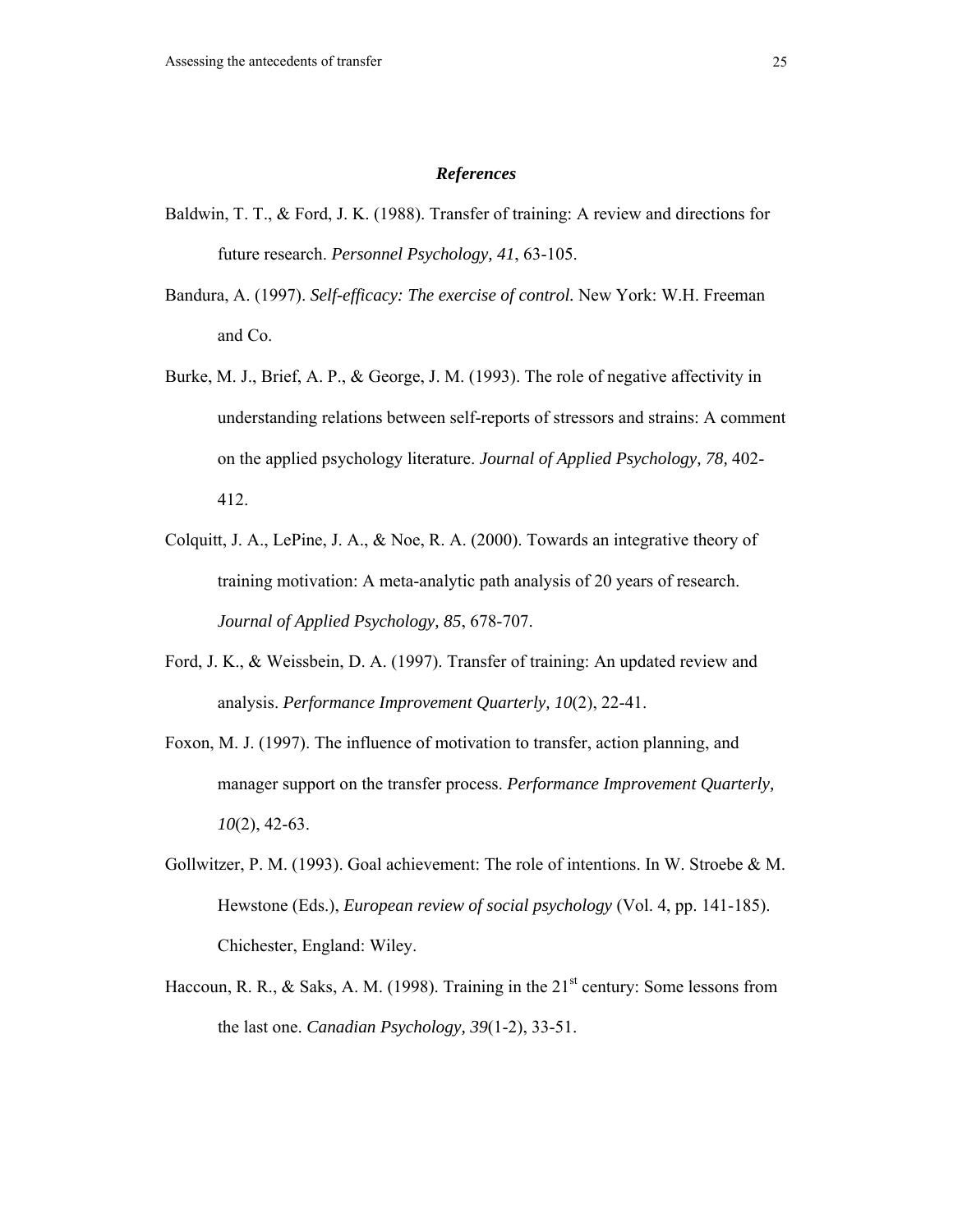- Hambleton, R. K., Swaminathan, H., & Rogers, H. J. (1991). *Fundamentals of item response theory.* Newbury Park, California: Sage.
- Kozlowski, S. W. J., Brown, K. G., Weissbein, D. A., Cannon-Bowers, J. A., & Salas, E. (2000). A multilevel approach to training effectiveness. In K. J. Klein, & S. W. J. Kozlowski (Eds.), *Multilevel theory, research, and methods in organizations* (pp. 157-210). San Francisco: Jossey-Bass.
- Kozlowski, S. W. J., & Salas, E. (1997). An organizational systems approach for the implementation and transfer of training. In J. K. Ford, S. W. J. Kozlowski, K. Kraiger, E. Salas, & M. Teachout (Eds.), *Improving training effectiveness in work organizations* (pp. 247-287). Hillsdale, NJ: Lawrence Erlbaum & Associates.
- Kraiger, K., Ford, J. K., & Salas, E. (1993). Application of cognitive, skill-based, and affective theories of learning outcomes to new methods of training evaluation. *Journal of Applied Psychology [Monograph], 78,* 311-328.
- Kraiger, K., & Jung, K. M. (1997). Linking training objectives to evaluation criteria. In M. A. Quiñones & A. Ehrenstein (Eds.), *Training for a rapidly changing workforce* (pp. 151-175). Washington, DC: American Psychological Association.
- Lee, C., & Bobko, P. (1994). Self-efficacy beliefs: Comparison of five measures. *Journal of Applied Psychology, 79,* 364-369.
- Lim, D. H., & Johnson, S. D. (2002). Trainees' perceptions of factors that influence learning transfer. *International Journal of Training and Development, 6* (1), 36- 48.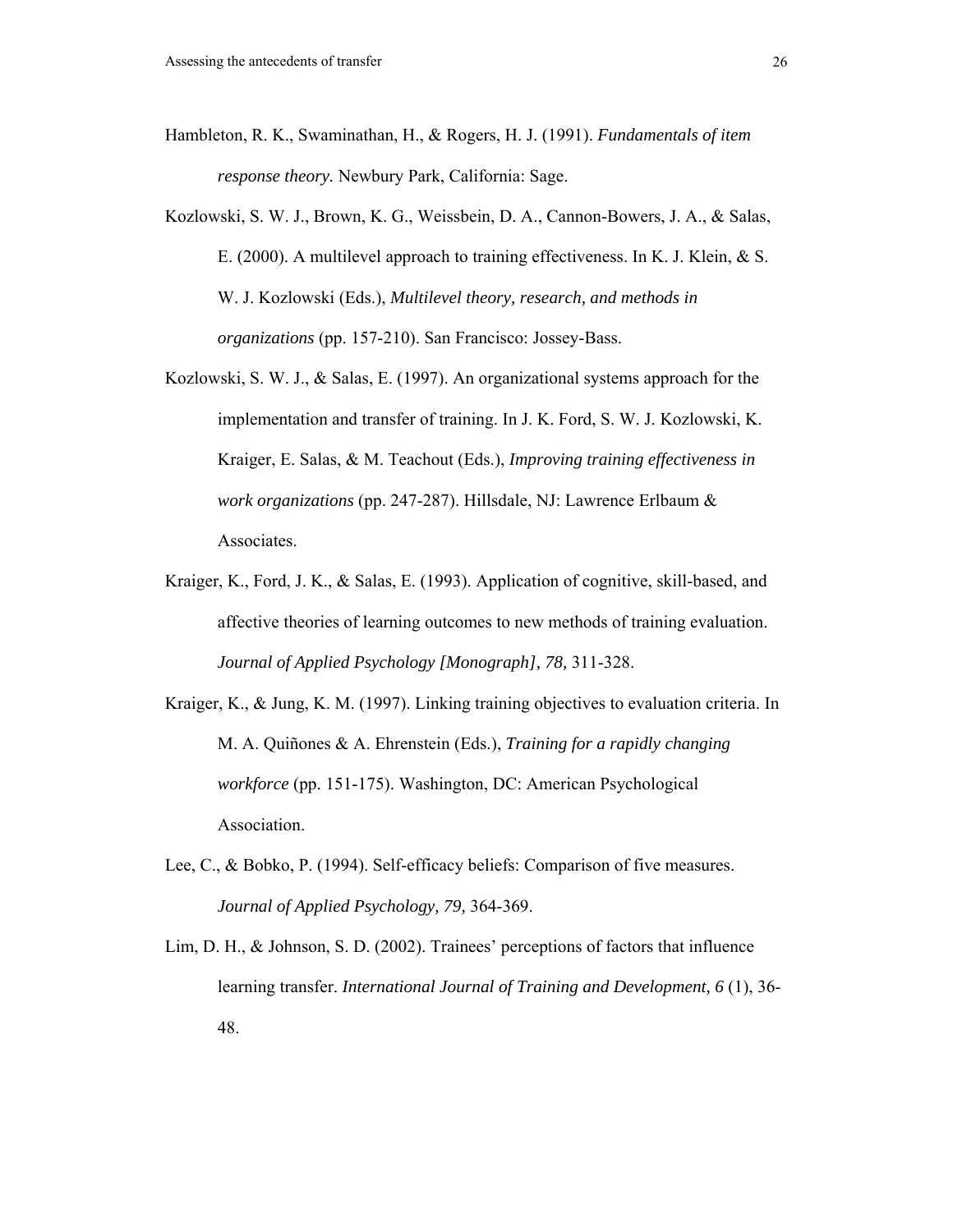- Machin, M. A., & Fogarty, G. J. (2003). Perceptions of training-related factors and personal variables as predictors of transfer implementation intentions. *Journal of Business and Psychology, 18*, 51-71.
- Mathieu, J. E., & Martineau, J. W. (1997). Individual and situational influences in training motivation. In J. K. Ford, S. W. J. Kozlowski, K. Kraiger, E. Salas, & M. Teachout (Eds.), *Improving training effectiveness in work organizations* (pp. 193-221). Hillsdale, NJ: Lawrence Erlbaum & Associates.
- Maurer, T. J., & Pierce, H. R. (1998). A Comparison of Likert scale and traditional measures of self-efficacy. *Journal of Applied Psychology, 83,* 324-329.
- Maxwell, S. E., Camp, C. J., & Arvey, R. D. (1981). Measures of strength of association. *Journal of Applied Psychology, 66,* 525-534.
- Moyle, P. (1995). The role of negative affectivity in the stress process: Tests of alternative models. *Journal of Organizational Behavior, 16,* 647-668.
- Orpen, C. (1999). The influence of the training environment on trainee motivation and perceived training quality. *International Journal of Training and Development, 3* (1), 34-43.
- Podsakoff, P. M., MacKenzie, S. B., Lee, J. Y., & Podsakoff, N. P. (2003). Common method biases in behavioral research: A critical review of the literature and recommended remedies. *Journal of Applied Psychology, 88,* 879-903.
- Quiñones, M. A. (1997). Contextual influences in training. In M. A. Quiñones & A. Ehrenstein (Eds.), *Training for a rapidly changing workforce* (pp. 177-199). Washington, DC: American Psychological Association.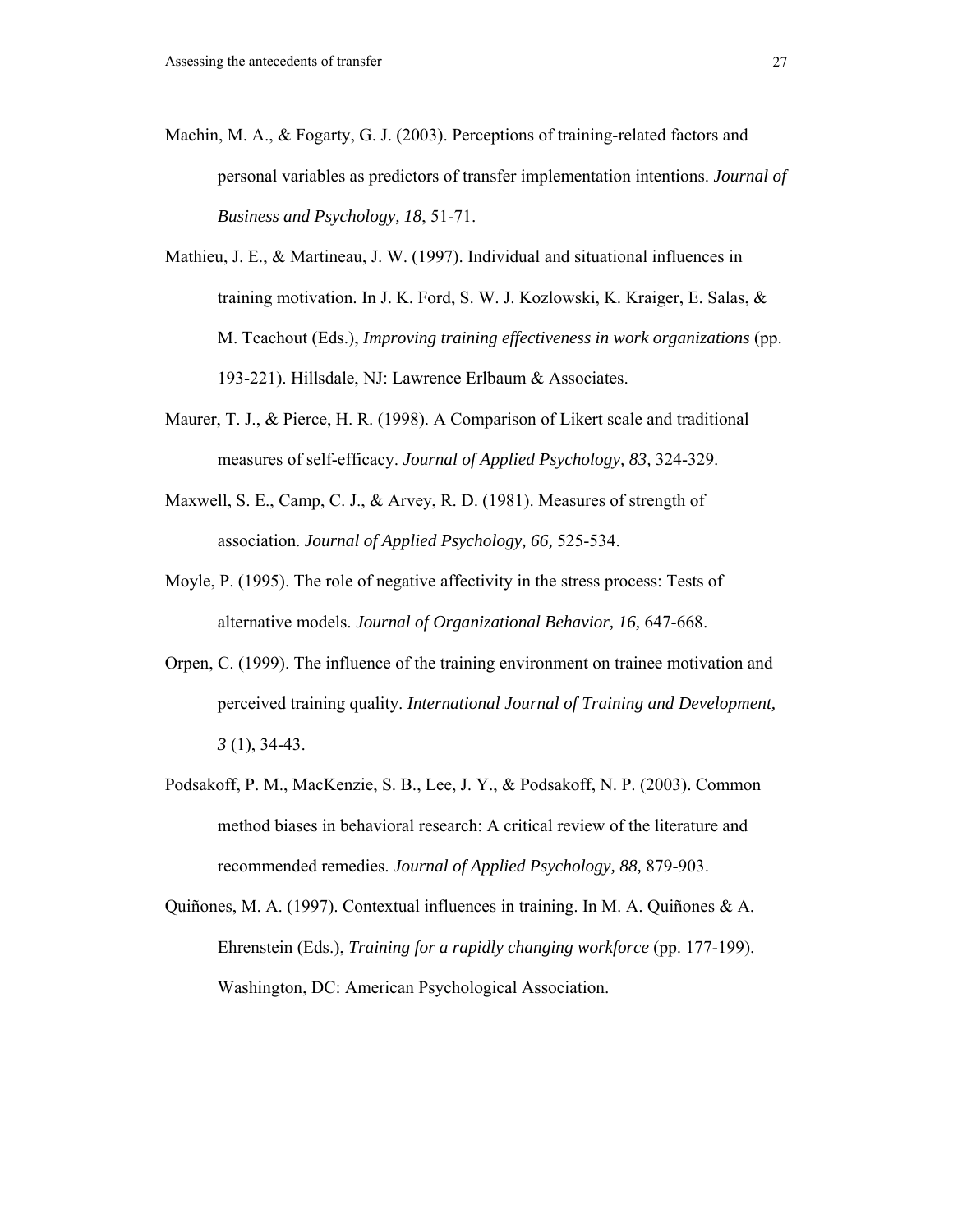- Rouiller, J. Z. & Goldstein, I. L. (1993). The relationship between organisational transfer climate and positive transfer of training. *Human Resource Development Quarterly, 4*, 377-390.
- Spector, P. E., Zapf, D., Chen, P. Y., & Frese, M. (2000). Why negative affectivity should not be controlled in job stress research: Don't throw out the baby with the bath water. *Journal of Organizational Behavior, 21*, 79-95.
- Tellegen, A. (1985). Structures of mood and personality and their relevance to assessing anxiety, with an emphasis on self-report. In A. H. Tuma & J. D. Maser (Eds.), *Anxiety and the anxiety disorders* (pp. 681-706). Hillsdale, NJ: Erlbaum.
- Thayer, P. W., & Teachout, M. S. (1995). *A Climate for Transfer Model*. AL/HR-TP-1995-0035, Brooks Air Force Base, Texas.
- Thoresen, C. J., Kaplan, S. A., Barsky, A. P., Warren, C. R., & de Chermont, K. (2003). The affective underpinnings of job perceptions and attitudes: A meta-analytic review and integration. *Psychological Bulletin, 129,* 914-945.
- Tracey, J. B., Hinkin, T. R., Tannenbaum, S. I., & Mathieu, J. E. (2001). The influence of individual characteristics and the work environment on varying levels of training outcomes. *Human Resource Development Quarterly, 12*, 5-23.
- Tracey, J. B., Tannenbaum, S. I., & Kavanagh, M. J. (1995). Applying trained skills on the job: The importance of the work environment. *Journal of Applied Psychology, 80*, 239-252.
- van der Klink, M., Gielen. E., & Nauta, C. (2001). Supervisory support as a major condition to enhance transfer. *International Journal of Training and Development, 5* (1), 52-63.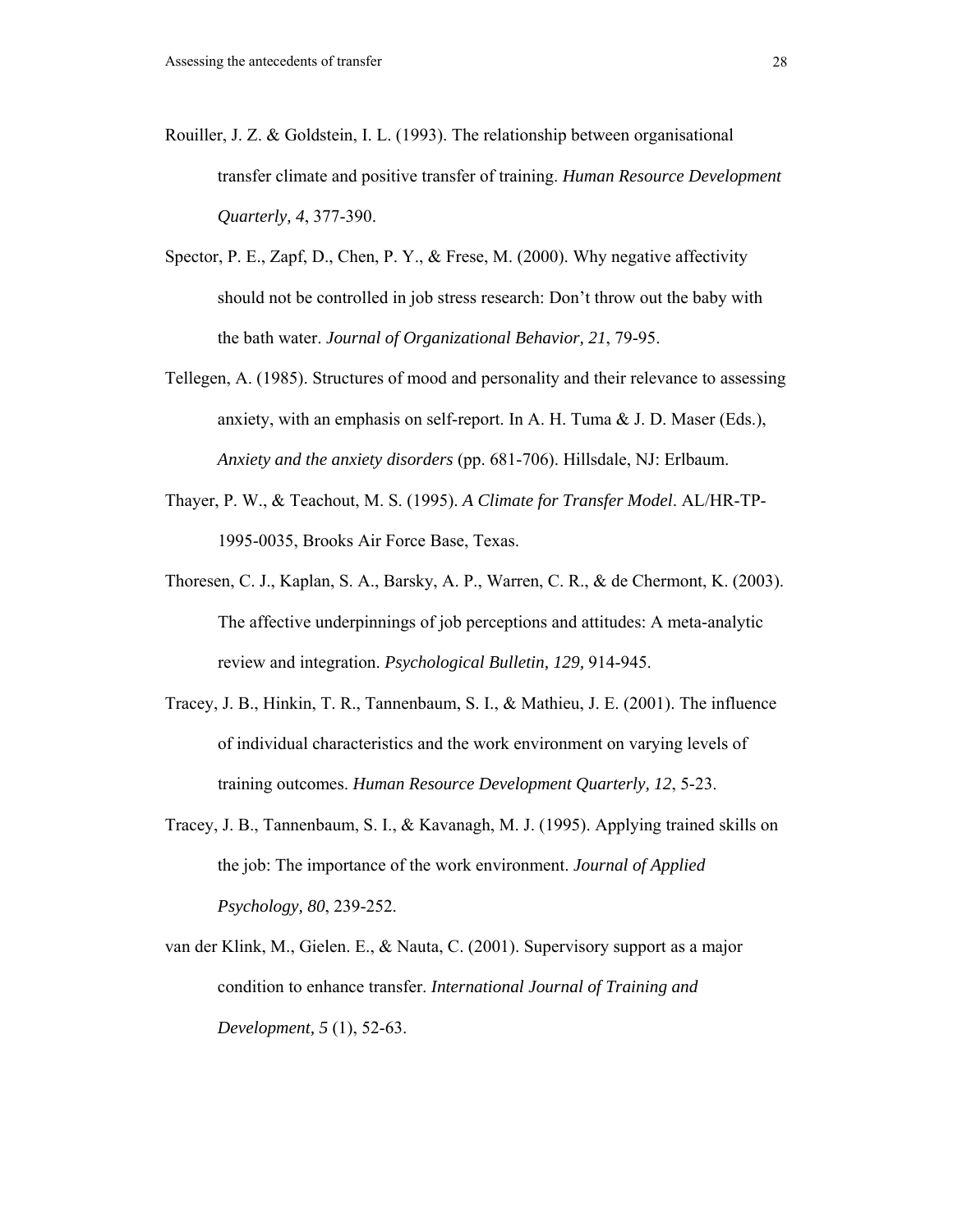Watson, D., Clark, L. A., & Tellegen, A. (1988). Development and validation of brief measures of positive and negative affect. *Journal of Personality and Social Psychology, 54*, 1062-1070.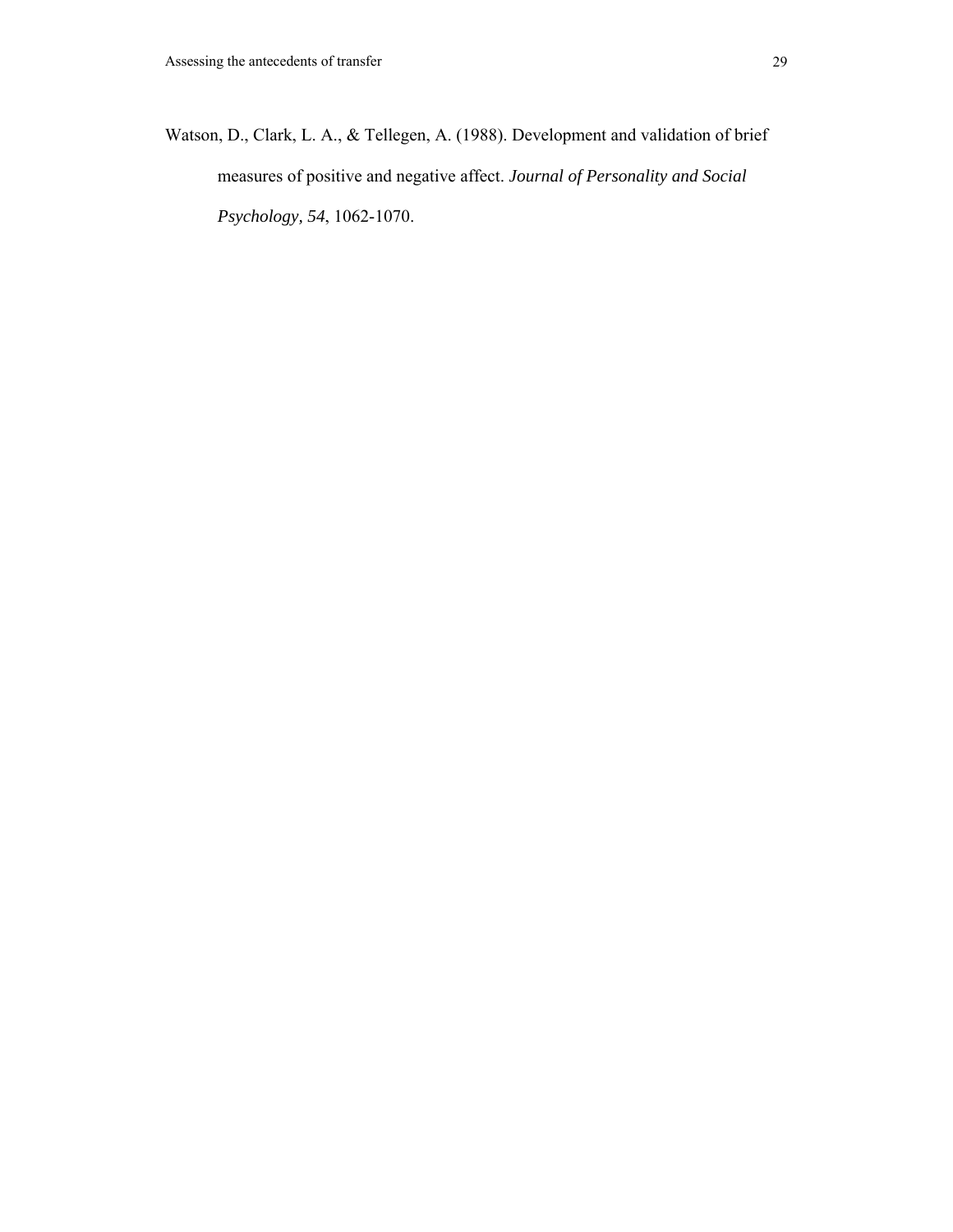## Acknowledgements

The assistance of Emeritus Professor Paul Thayer in providing access to the Climate for

Transfer Questionnaire is gratefully acknowledged.

We also acknowledge the suggestions of several anonymous reviewers who reviewed an earlier draft of the manuscript.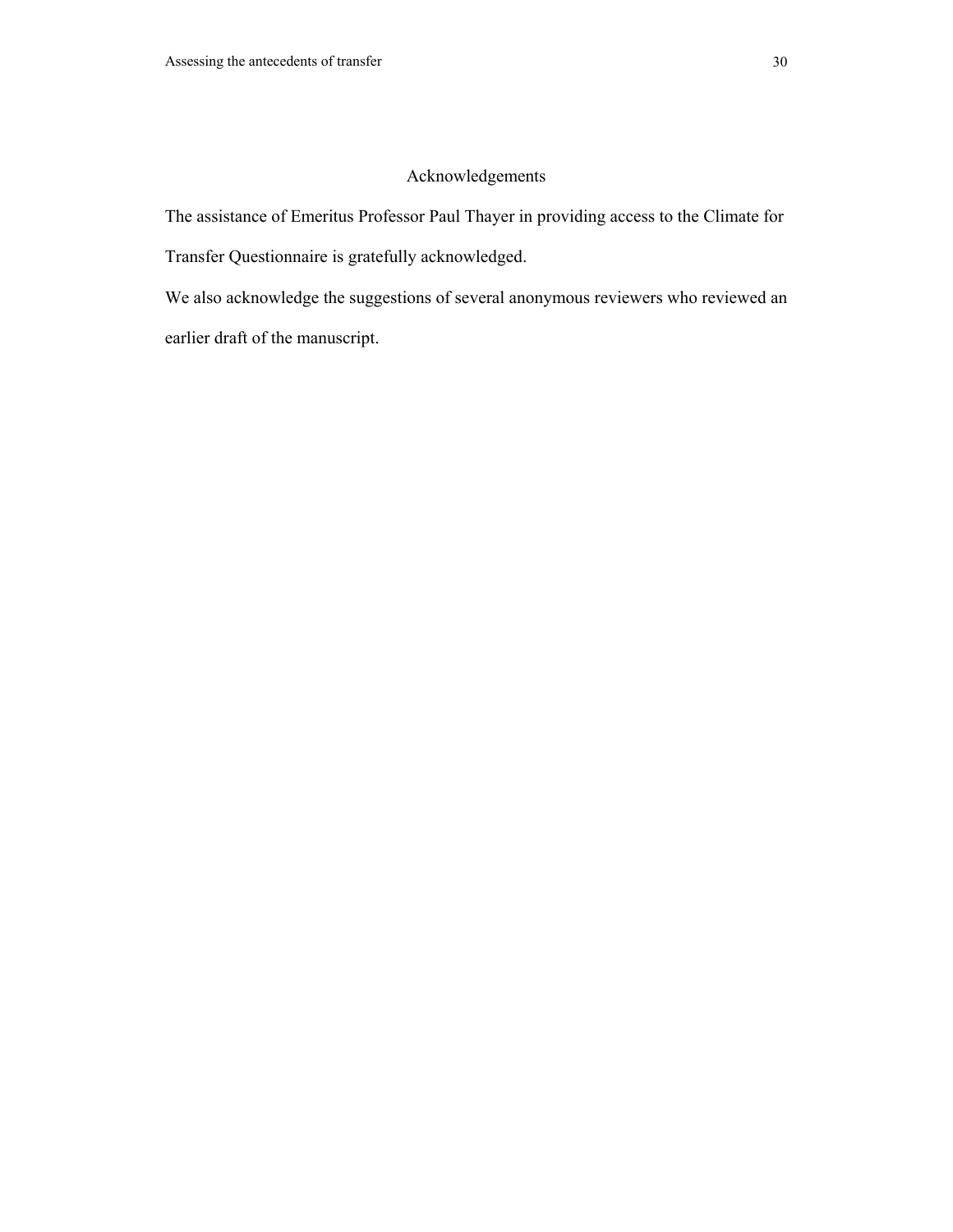## *Descriptive statistics and reliabilities for all scales*

| Variables                                 | No. of<br>items | Alpha | $\boldsymbol{N}$ | $\boldsymbol{M}$ | SD   |
|-------------------------------------------|-----------------|-------|------------------|------------------|------|
| 1. Positive Affectivity                   | 10              | .89   | 76               | 5.52             | .73  |
| 2. Negative Affectivity                   | 10              | .92   | 76               | 2.57             | 1.34 |
| Goal Cues<br>3                            | 6               | .81   | 78               | 4.74             | .85  |
| Social Cues<br>4                          | 10              | .84   | 78               | 4.69             | .82  |
| <b>Task Cues</b><br>5.                    | 9               | .84   | 78               | 4.51             | .94  |
| <b>Positive Reinforcement</b><br>6.       | 10              | .79   | 78               | 4.70             | .70  |
| Negative Reinforcement<br>7.              | 8               | .66   | 78               | 4.83             | .77  |
| Extinction<br>8.                          | 10              | .83   | 78               | 4.62             | .95  |
| 9. Pre-Training Self-Efficacy             | 11              | .94   | 77               | 6.51             | .47  |
| 10. Pre-Training Motivation               | 9               | .92   | 77               | 6.72             | .40  |
| 11. Transfer Implementation<br>Intentions | 11              | .90   | 101              | 5.97             | .82  |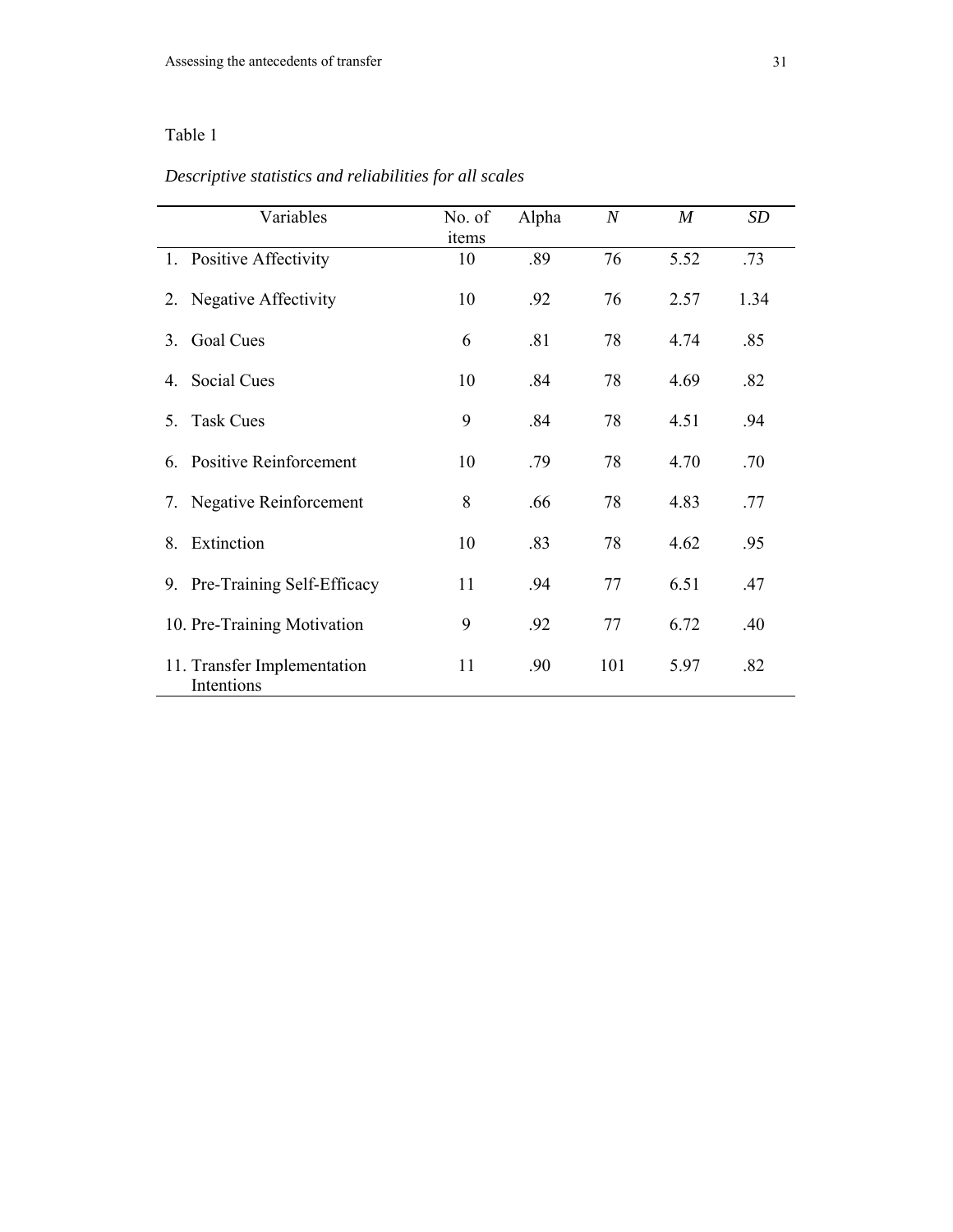## *Intercorrelations for all variables*

| Variable                                  | 1            | $\overline{2}$                    | 3       | $\overline{4}$          | 5       | 6       | 7       | 8      | 9       | 10      |
|-------------------------------------------|--------------|-----------------------------------|---------|-------------------------|---------|---------|---------|--------|---------|---------|
| 1. Positive Affectivity                   | 1.00         |                                   |         |                         |         |         |         |        |         |         |
| 2. Negative Affectivity                   | $-.15$       | 1.00                              |         |                         |         |         |         |        |         |         |
| 3. Goal Cues                              | $.33***-.15$ |                                   | 1.00    |                         |         |         |         |        |         |         |
| 4. Social Cues                            | $.33**$      | $-26*$                            | $.75**$ | 1.00                    |         |         |         |        |         |         |
| 5. Task Cues                              | .15          | $-.05$                            |         | $.50**$ $.46**$ 1.00    |         |         |         |        |         |         |
| 6. Positive Reinforcement                 | $.37**$      | $-.13$                            |         | $.71***$ .66** .43**    |         | 1.00    |         |        |         |         |
| 7. Negative Reinforcement                 | .07          | $-47**$                           |         | $.47**$ $.55**$ $.33**$ |         | $.39**$ | 1.00    |        |         |         |
| 8. Extinction                             | .08          | $-42**$ $40**$ .58**              |         |                         | $.29*$  | $.43**$ | $.64**$ | 1.00   |         |         |
| 9. Pre-Training Self-Efficacy             |              | $.46**$ $-.33**$ $.32**$ $.28*$   |         |                         | $.30**$ | $.36**$ | .16     | .18    | 1.00    |         |
| 10. Pre-Training Motivation               |              | $.40^{***}$ $-.33^{**}$ $.28^{*}$ |         | $.32**$                 | .18     | $.42**$ | $.25*$  | $.24*$ | $.72**$ | 1.00    |
| 11. Transfer Implementation<br>Intentions | .19          | $-.29*$                           | $.39**$ | $.33**$                 | .17     | $.29*$  | $.31**$ | $.25*$ | $.24*$  | $.39**$ |

*Note.*  $N = 74$  (based on listwise deletion).  $* p < .05$  (two-tailed),  $* p < .01$  (two-tailed).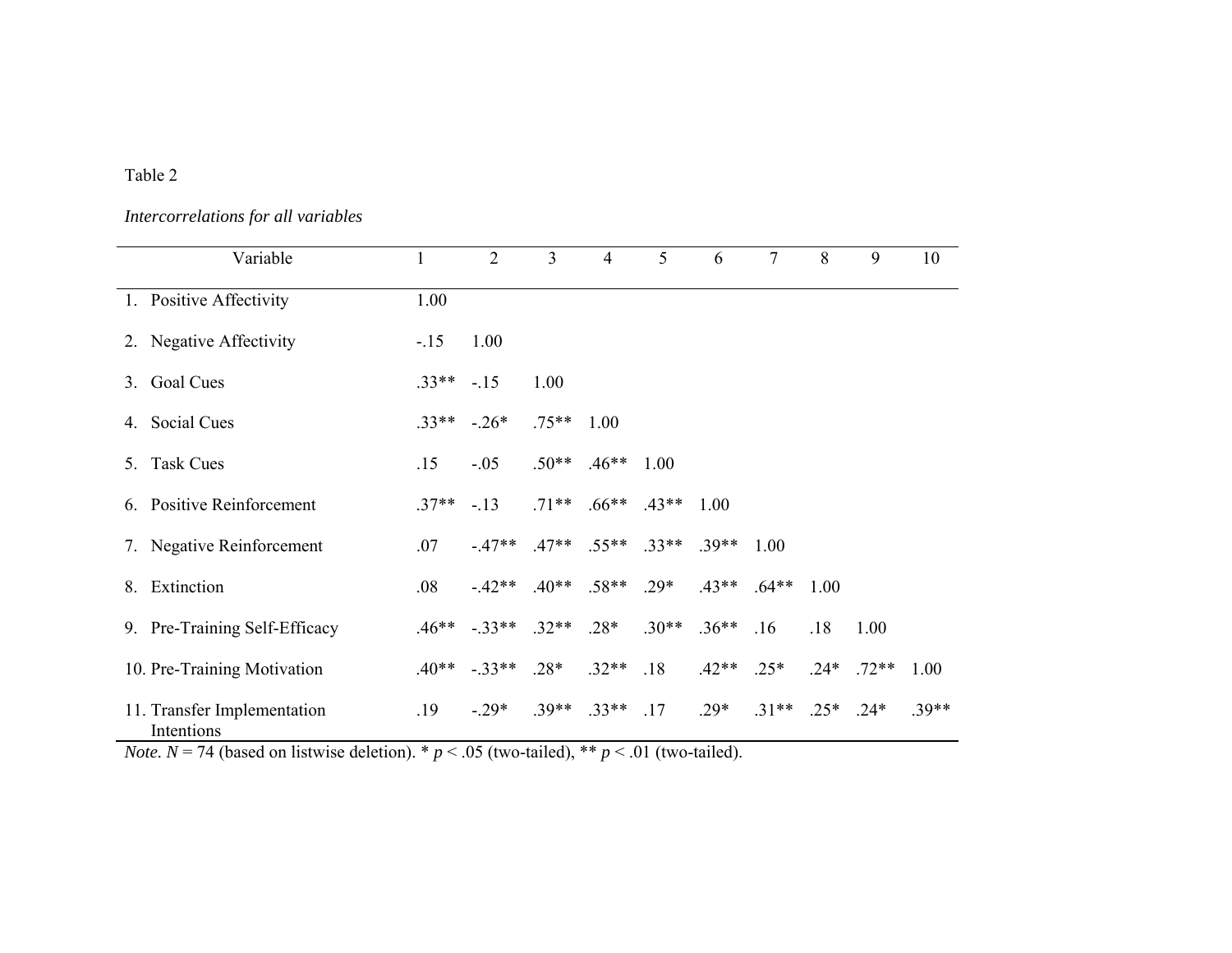*Significant factor loadings for each of the variables, and percents of variance explained for Principal Axis FA of the CTQ variables, PA and NA after oblique rotation* 

|    | Variables                     | F <sub>1</sub> | F <sub>2</sub> |
|----|-------------------------------|----------------|----------------|
|    | 1. Positive Affectivity       | .38            | .05            |
| 2. | <b>Negative Affectivity</b>   | .10            | .63            |
| 3  | <b>Goal Cues</b>              | .89            | $-.01$         |
| 4  | Social Cues                   | .73            | $-26$          |
| 5  | <b>Task Cues</b>              | .56            | $-.04$         |
| 6  | <b>Positive Reinforcement</b> | .84            | $-.02$         |
| 7. | <b>Negative Reinforcement</b> | .14            | $-.76$         |
| 8. | Extinction                    | .20            | -.69           |
|    | Percent of variance explained | 31.9%          | 19.0%          |

*Note*: Factor loadings above .35 in magnitude were used in interpreting the meaning of

the factors and are highlighted in bold face type.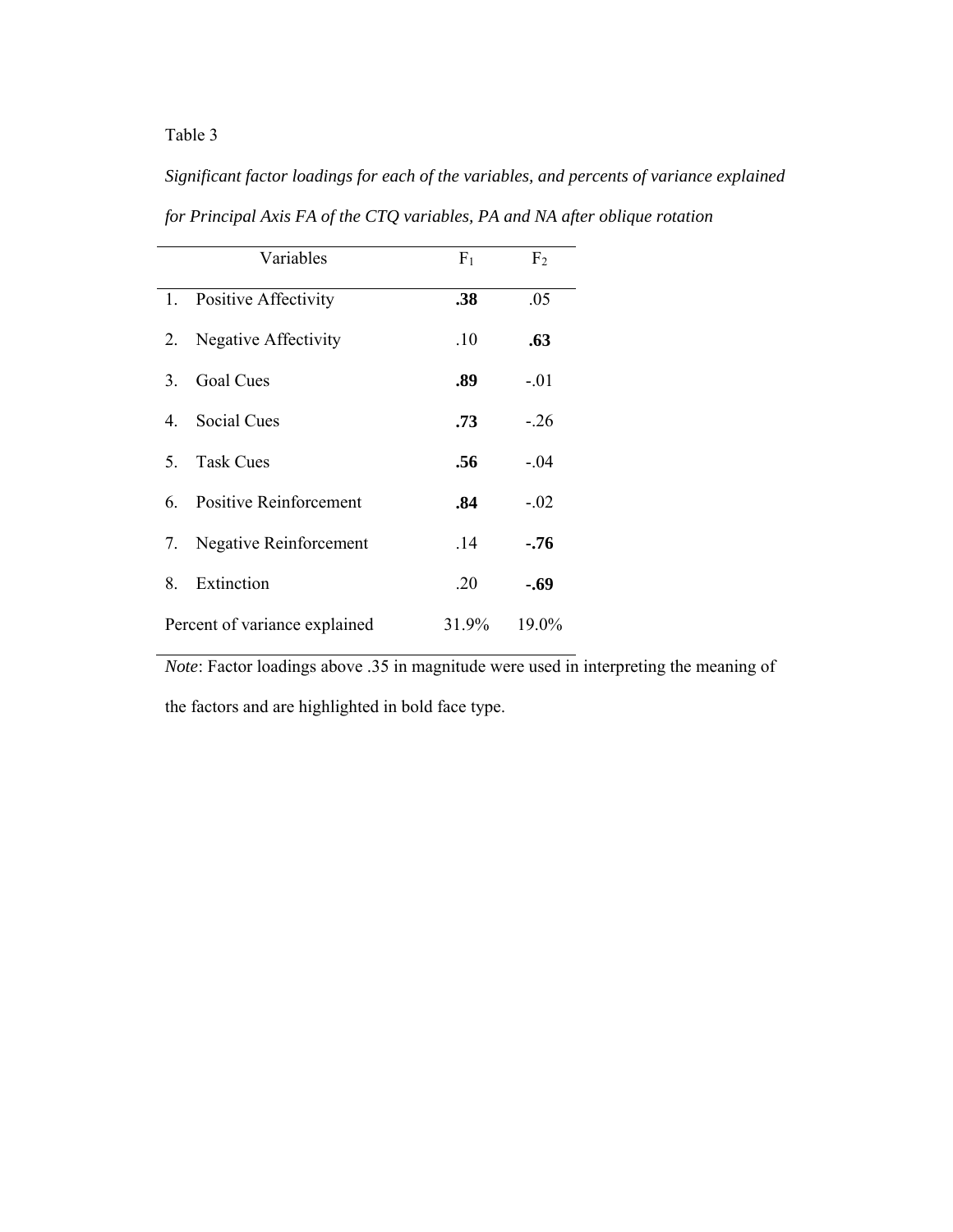*Regression of Pre-Training Self-Efficacy (and then Motivation) on PA, NA, the six CTQ variables (and then Pre-Training Self-Efficacy).* 

|                                | Dependent Variables                                              |                              |        |                                    |                                      |        |  |
|--------------------------------|------------------------------------------------------------------|------------------------------|--------|------------------------------------|--------------------------------------|--------|--|
| Predictors                     | Pre-Train Self-Efficacy                                          |                              |        | Pre-Train Motivation               |                                      |        |  |
|                                | β                                                                | t                            | sr     | β                                  | t                                    | sr     |  |
| 1. PA                          | .42                                                              | $4.22***$                    | .42    | .35                                | $3.40**$                             | .35    |  |
| 2. NA                          | $-.28$                                                           | $-2.76**$                    | $-.27$ | $-.28$                             | $-2.70**$                            | $-.28$ |  |
| After Step 1:                  | $R^2$ = .29 (Adj. $R^2$ = .27)                                   |                              |        | $R^2$ = .24 (Adj. $R^2$ = .22)     |                                      |        |  |
|                                |                                                                  | $F(2, 72) = 14.86, p < .001$ |        | $F(2, 72) = 11.11, p < .001$       |                                      |        |  |
| 3. Goal Cues                   | .09                                                              | .52                          | .05    | $-.10$                             | $-.55$                               | $-.06$ |  |
| 4. Social Cues                 | $-14$                                                            | $-.76$                       | $-.07$ | $-.01$                             | $-0.06$                              | $-.01$ |  |
| 5. Task Cues                   | .22                                                              | 1.86                         | .18    | $.02\,$                            | .14                                  | .01    |  |
| 6. Pos. Reinf.                 | .17                                                              | 1.04                         | .10    | .35                                | $2.08*$                              | .21    |  |
| 7. Neg. Reinf.                 | $-.11$                                                           | $-.79$                       | $-.08$ | .04                                | .26                                  | .03    |  |
| 8. Extinct.                    | $-.01$                                                           | $-.09$                       | $-.01$ | $-.03$                             | $-.17$                               | $-.02$ |  |
| After Step 2:                  | $R^2$ = .31 (Adj. $R^2$ = .22)<br>$R^2$ = .37 (Adj. $R^2$ = .30) |                              |        |                                    |                                      |        |  |
|                                | $\Delta F$ (6, 66) = 1.41, $p > .05$                             |                              |        | $\Delta F$ (6, 66) = 1.13, p > .05 |                                      |        |  |
| 9. Pre-Train Self-<br>Efficacy |                                                                  |                              |        | .66                                | $6.51***$                            | .52    |  |
| After Step 3:                  | $R^2$ = .58 (Adj. $R^2$ = .52)                                   |                              |        |                                    |                                      |        |  |
|                                |                                                                  |                              |        |                                    | $\Delta F$ (1, 65) = 42.37, p > .001 |        |  |
|                                |                                                                  |                              |        |                                    |                                      |        |  |

*Note.*  $N = 75$  (based on listwise deletion). *sr* is the semipartial correlation. \**p* < .05. \*\**p*  $< 0.01.$ \*\*\* $p < 0.001.$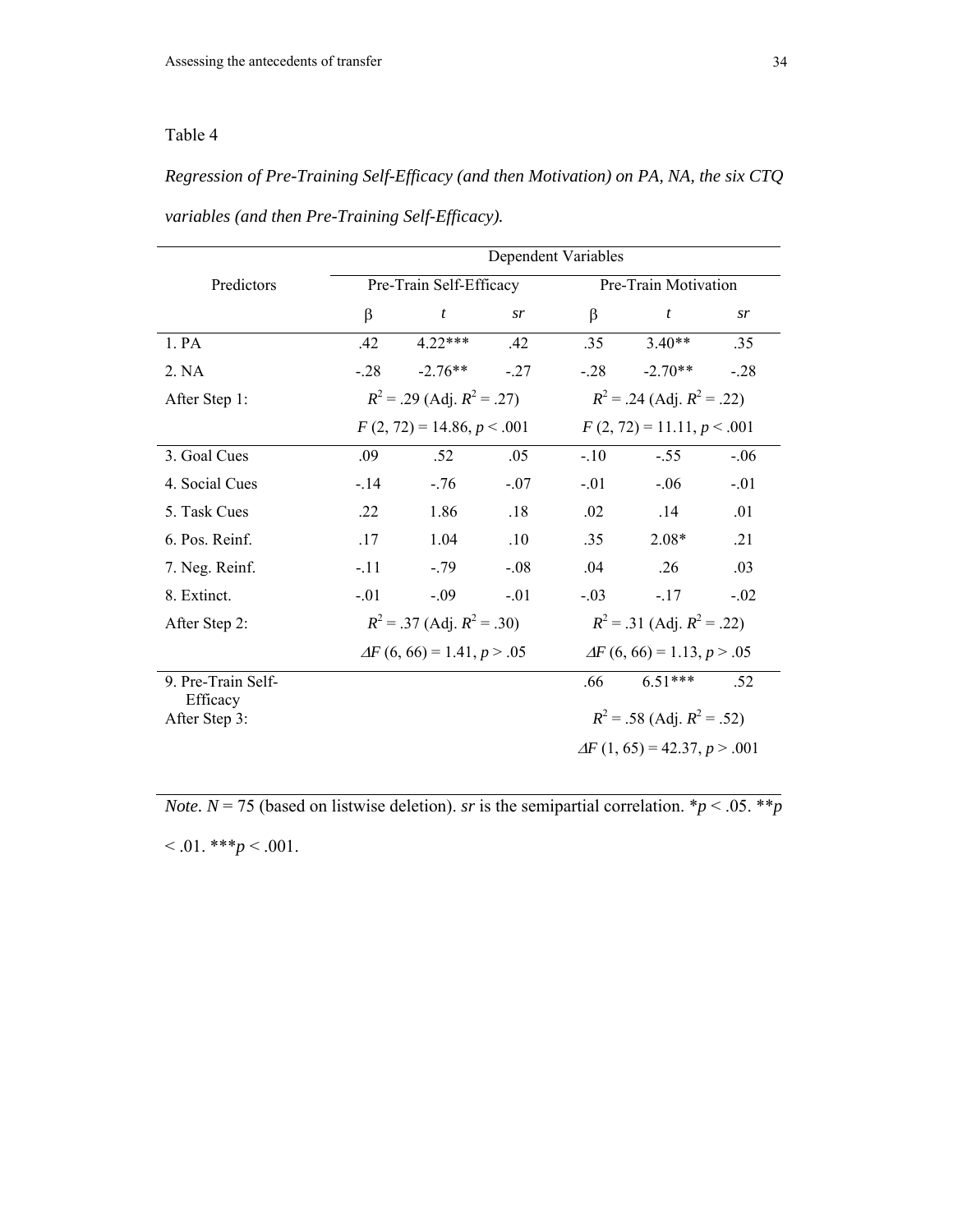## *Regression of Transfer Implementation Intentions on PA, NA, and the six CTQ*

*variables.* 

|                | Dependent Variable                        |                  |        |  |  |  |  |
|----------------|-------------------------------------------|------------------|--------|--|--|--|--|
| Predictors     | <b>Transfer Implementation Intentions</b> |                  |        |  |  |  |  |
|                | β                                         | $\boldsymbol{t}$ | sr     |  |  |  |  |
| 1. PA          | .17                                       | 1.48             | .16    |  |  |  |  |
| 2. NA          | $-28$                                     | $-2.48*$         | $-.27$ |  |  |  |  |
| After Step 1:  | $R^2$ = .12 (Adj. $R^2$ = .10)            |                  |        |  |  |  |  |
|                | $F(2, 72) = 4.95, p < .05$                |                  |        |  |  |  |  |
| 3. Goal Cues   | .29                                       | 1.53             | .17    |  |  |  |  |
| 4. Social Cues | .01                                       | .03              | .00    |  |  |  |  |
| 5. Task Cues   | $-.03$                                    | $-21$            | $-.02$ |  |  |  |  |
| 6. Pos. Reinf. | .01                                       | .07              | .01    |  |  |  |  |
| 7. Neg. Reinf. | .07                                       | .42              | .05    |  |  |  |  |
| 8. Extinct.    | .00.                                      | .00              | .00.   |  |  |  |  |
| After Step 2:  | $R^2$ = .21 (Adj. $R^2$ = .12)            |                  |        |  |  |  |  |
|                | $\Delta F (6, 66) = 1.31, p > .05$        |                  |        |  |  |  |  |

*Note.*  $N = 75$  (based on listwise deletion). *sr* is the semipartial correlation. \* $p < .05$ . \*\* $p$ 

 $< .01.$ \*\*\* $p < .001.$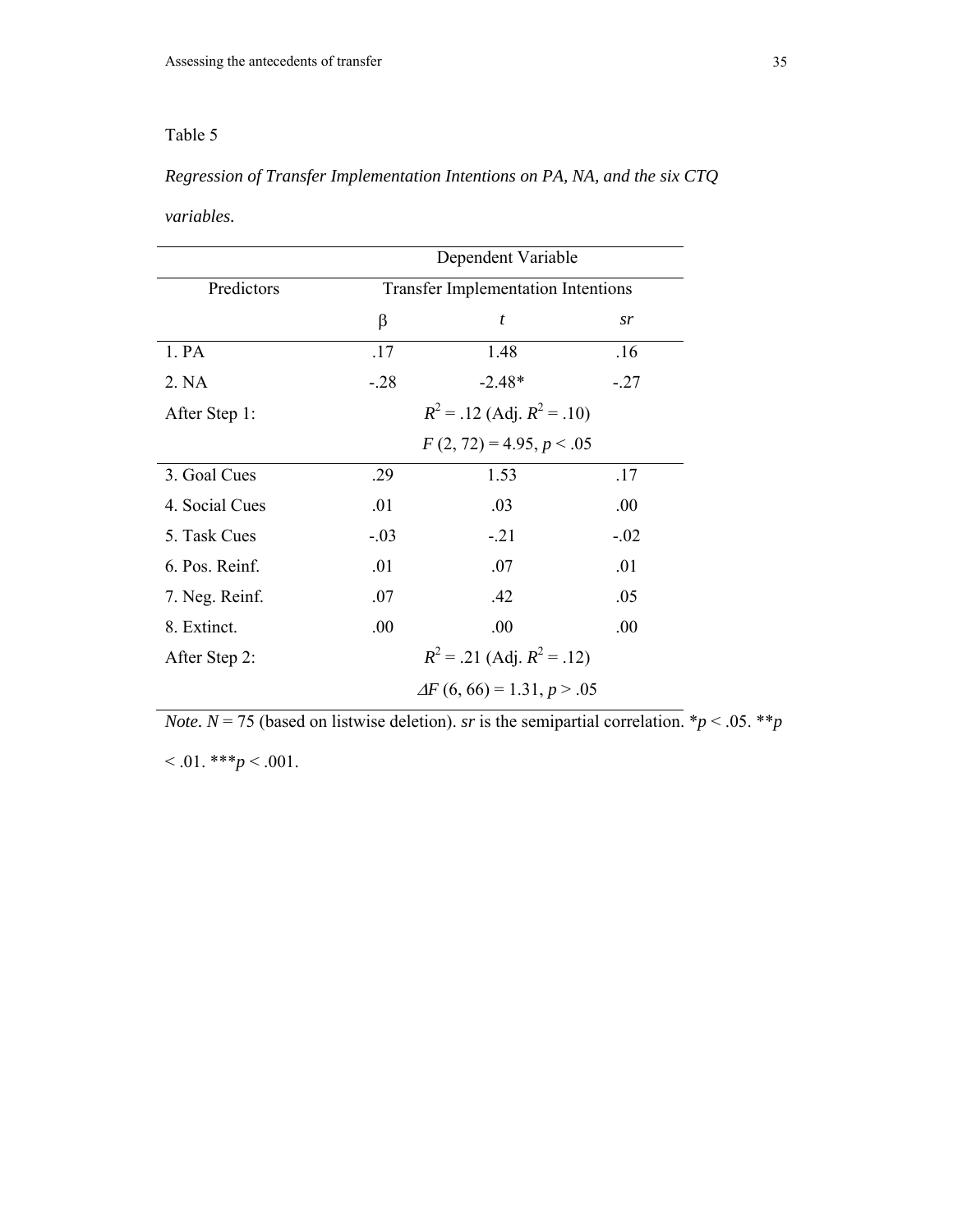# Figure Caption

*Figure 1.* Transfer Training Model from Thayer and Teachout (1995).